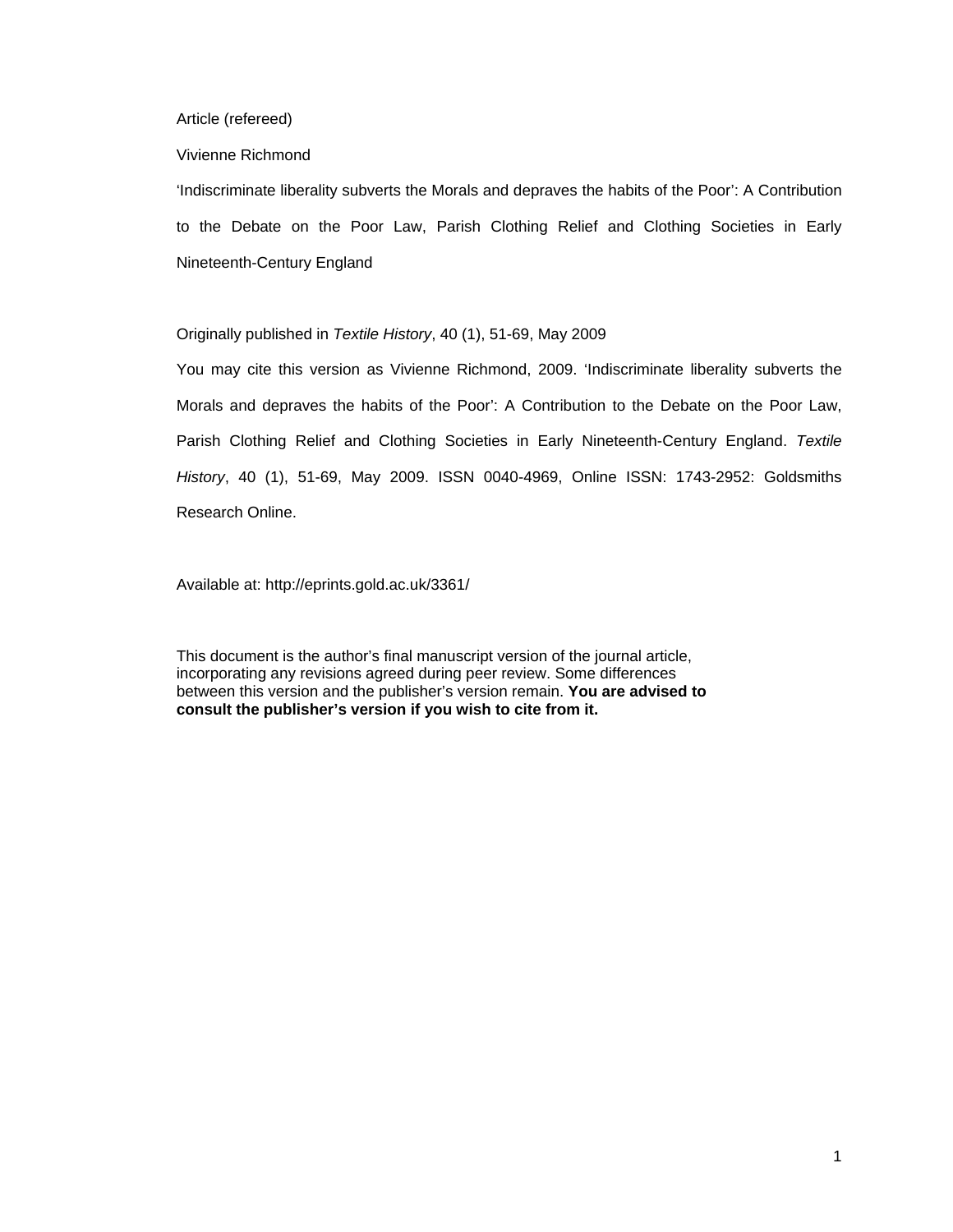#### **Vivienne Richmond**

**'Indiscriminate liberality subverts the Morals and depraves the habits of the Poor': A Contribution to the Debate on the Poor Law, Parish Clothing Relief and Clothing Societies in Early Nineteenth-Century England** 

*The agricultural workers had long hours, the pay barely enough to keep body and soul together.*  ... Rough food and clothes ... The struggle for respectability!<sup>1</sup>

 Alfred Ireson, a stonemason's son, was describing Northamptonshire in the 1860s. He looked to maternal domestic skills to keep the family respectably dressed, but to wealthier contemporaries the way in which the poor in late eighteenth and nineteenth-century England clothed themselves was something of a mystery. In 1793, for example, agricultural reformer Arthur Young examined the budgets of six families in the rural Sussex parish of Glynd (*sic*). He set annual expenses, including basic clothing for husband and wife, but not children, against annual incomes, including extra harvest earnings and adjusted these to take account of sickness and loss of time. In each case Young found a deficit, ranging from a relatively modest 6*s*. 2*d*. to a substantial £14 2*s*. 2*d*., and could only assume that 'frequent and great help from the charitable and considerable farmers ... must make up the deficiencies of earnings.<sup>2</sup>

Half a century later Assistant Poor Law Commissioner Edward Tufnell found similar disparities among Kent and Sussex labourers. In one family, for example, a husband and wife with seven children were all dependent on the husband's earnings of 12*s*. a week. After deducting the cost of food, soap, candles and haberdashery the family was left with 2½*d*. per week to cover rent, heating and clothes. Where Young relied on the farmers' benevolence to make up the shortfall, Tufnell looked to enhanced earnings 'at harvest, or at odd times when more than the usual wages are earned' – and which Young had previously found inadequate – but neither man ascertained whether their presumed alternative sources of income were in fact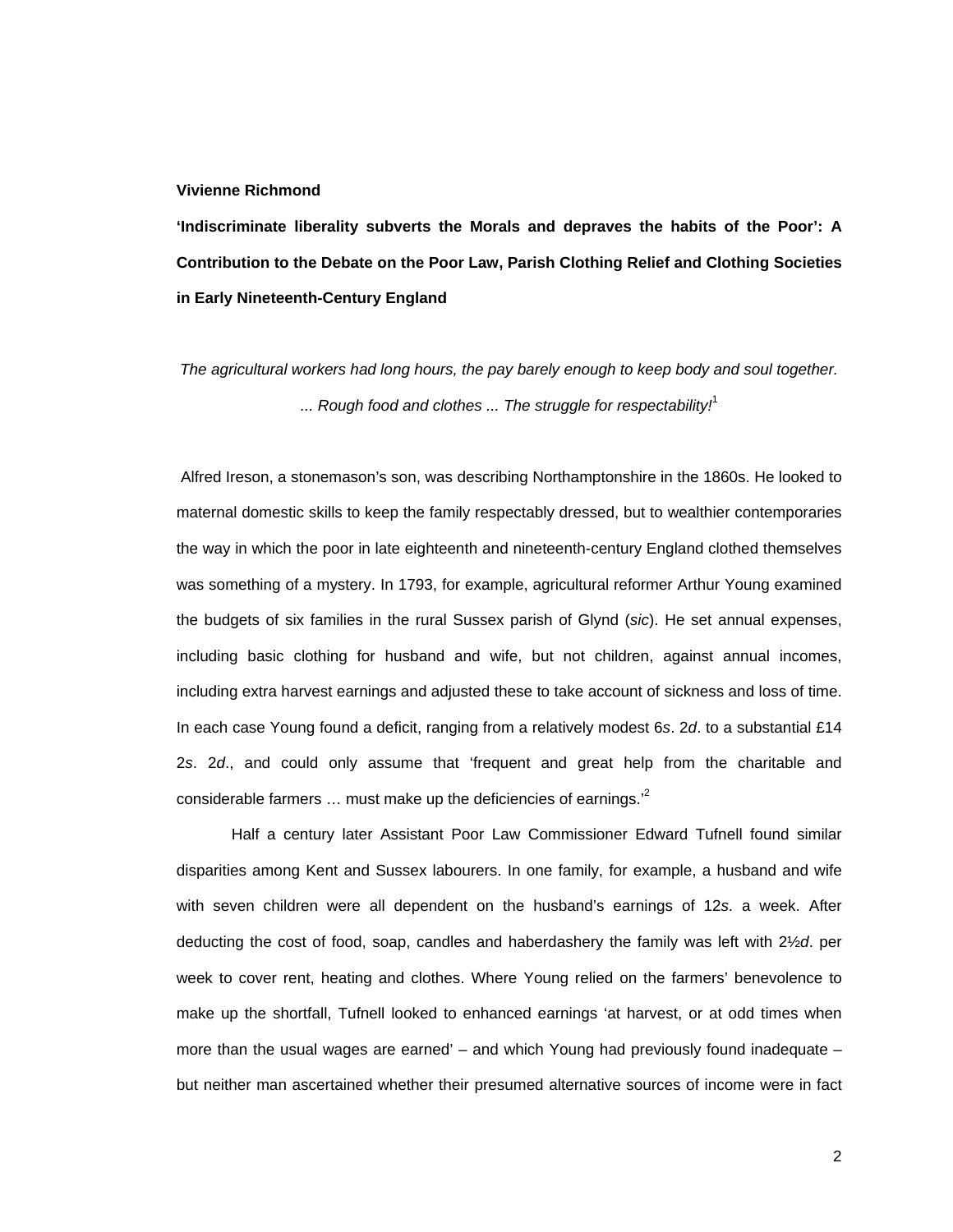sufficient.<sup>3</sup>

How the poor clothed themselves has only recently begun to attract sustained scholarly attention, most notably from Steven King who highlighted the dependence on parish clothing provision. Good pauper clothing, King claims, was a matter of civic pride, and an advertisement of how well a parish cared for its poor. The 1601 Poor Law Act had made each parish responsible for the maintenance of its poor who were unable to maintain themselves, financed through the levy of local poor rates. Some assistance, known as indoor relief, was provided in residential workhouses, but most aid came as outdoor relief, that is, in the form of cash or goods, including clothing, distributed to the poor living in their own homes. The Poor Law remained virtually unchanged for over two hundred years until the mounting cost of outdoor relief led to cutbacks and a demand for reform. The 1834 Poor Law Amendment Act aimed to abolish outdoor relief for the able-bodied and make the abhorrent workhouse the only assistance available to them. King, though, argues that in fact outdoor clothing relief continued throughout the opening decades of the nineteenth century, and even into the early years of the new Poor Law. $<sup>4</sup>$ </sup>

Recently in *Textile History*, Peter Jones set out to test King's thesis. His findings confirmed that in Hampshire and St Martin-in-the-Fields, Westminster, clothing provision remained an important parish function up to 1834.<sup>5</sup> In this paper, I draw on Poor Law records from Sussex and Kent to show that this was not the case nationwide. In some parts of Sussex and Kent, and potentially, therefore, elsewhere, parish clothing relief virtually ceased in the 1820s. This, I argue, was directly related to the debate about Poor Law reform which intensified from the late eighteenth century. Furthermore, the records of the Poor Law Commissioners appointed to supervise the implementation of the new Poor Law, are explicit that abolition of outdoor clothing provision was a specific goal.

Jones also notes the simultaneous existence of penny clothing societies – self-help charitable schemes – and questions why the poor joined them when 'there was little practical need ... to do so as parishes were already furnishing their ... poor with varying amounts of necessary clothing.' He also asks why the poor used clothing societies to buy the same kind of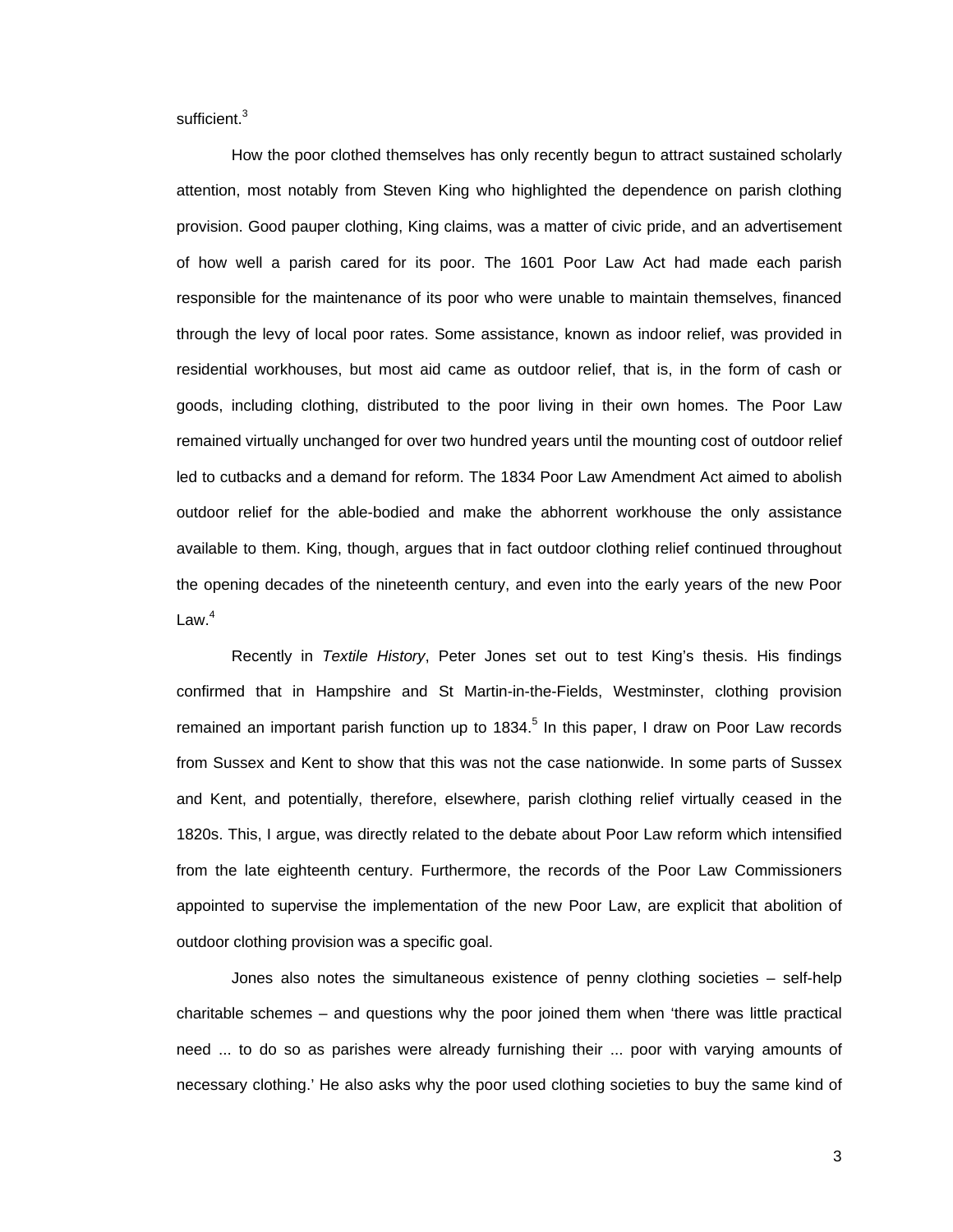'practical, hard-wearing textiles' they could have obtained from the parish or 'some other charitable fund.<sup>6</sup> He concludes that the attraction of clothing societies was the opportunity of independent clothing provision, and that the choice of textiles was an expression of the poor's moral attitudes toward appropriate clothing for the lower orders. I agree that the societies offered a greater degree of independent clothing provision, but I employ a close study of clothing society records to argue that they were generally intended as a replacement for, not a supplement to, parish provision. They became numerous in southern rural areas and, from mid-century, London, as parish assistance was withdrawn and the poor were left with little alternative but to join a clothing society. As such, they came to form the stable and enduring basis of clothing acquisition in the domestic economy of thousands of labouring families in the nineteenth century, yet they have received little attention.<sup>7</sup>

I further argue that, in terms of textile choice, Jones pays too little attention to the prescriptive and restrictive nature of clothing society rules and ideology. Clothing societies aimed not only at 'the amelioration of the poor's conditions alongside the reduction of the poor rates' (the crucial latter point receiving no further discussion in Jones' paper), but also at moral reform of the poor by their social superiors.<sup>8</sup> An important factor here was the prohibition of 'finery'. Jones finally argues that 'the continued strength of the gift relationship under the Poor Law well into the nineteenth century, through the provision of good quality, hard-wearing clothes, seems to have had a significant and enduring role in fostering social cohesion throughout the troubled times during and immediately following the French wars in England.<sup>9</sup> I agree that clothing provision aimed to enhance social cohesion, but in my anthropologically-informed interpretation clothing societies also subtly changed the nature of the gift relationship to the advantage of the poor. Lastly I consider why, given their southern rural and metropolitan popularity, clothing societies were rarely found in northern, especially industrial, districts to suggest avenues for further research.

#### 'SENT OUT NAKED IN ALL SEASONS AND WEATHER': THE DECLINE OF OUTDOOR CLOTHING RELIEF

In 1783-85 annual poor relief expenditure in England and Wales averaged £2,000,000.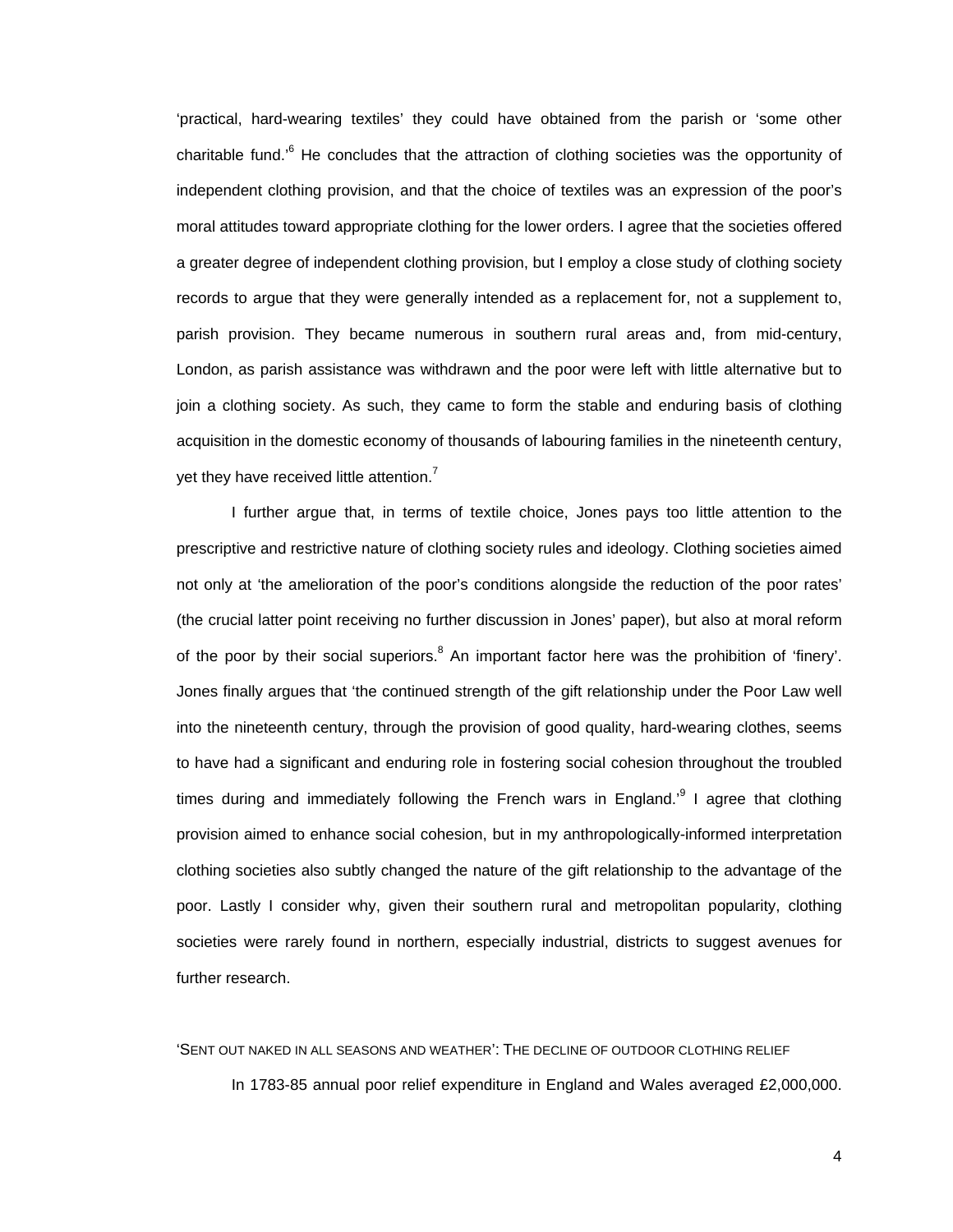By 1829-33 it had risen to £6,700,000 via a peak in 1818 of over £7,800,000.<sup>10</sup> Poor rates soared particularly in the over-populated wheat-producing agricultural areas Mark Blaug termed 'Speenhamland counties,' where parish doles, based on family size and the price of bread, supplemented low wages. The period from 1813 to the end of the 1830s was especially bleak for English agriculture and in Speenhamland counties poor relief per head was generally higher than elsewhere. In 1802 it averaged 12*s*. in the former compared with 8*s*. in non-Speenhamland counties, rising to 13*s*. 8*d*. and 8*s*. 7*d*. respectively by 1831, with Sussex the highest-spending county throughout.<sup>11</sup>

Parliamentary Reports on the Poor Laws in 1817 and 1818 demanded a reduction in poor relief spending.<sup>12</sup> In Sussex, parish clothing for the outdoor poor was one area where savings were made. For example, in Rotherfield, with a population of just over two thousand, the Request Books show that in February 1811 the overseers considered a typical twenty-seven requests for clothing and granted two-thirds.<sup>13</sup> By January 1813 requests had increased to fiftyone and again two-thirds were granted. The clothing given was robust working dress, including shoes, breeches, gowns, stockings, petticoats, shirts, waistcoats, round frocks (smocks), great coats and bed gowns. But in the same month a decade later, 1823, only three requests for clothing were granted.14 Local opposition to clothing relief was evidenced by landowner Lord Sheffield who in 1815 wrote to the parish officers in Fletching, eleven miles from Rotherfield, insisting they had no power to relieve the poor out of the workhouse with any kind of clothing. Assistance, he said, should come from charitable sources, and be directed towards the 'industrious and well-disposed poor.<sup>15</sup>

This rise and fall in parish clothing provision was mirrored in Deptford, on the London border of north-west Kent. A semi-urban district with a population of between twelve and thirteen thousand, Deptford was quite different from rural Rotherfield. As home to the Royal Dockyard and the Navy victualling depot, the French wars brought some employment to Deptford, but also rising prices and in the early years of the nineteenth century, a steep rise in poor-rates.<sup>16</sup> In the parish of St. Paul's, during the first quarter of 1810, the Overseers' Minutes show thirty-five items of clothing – shoes, shifts, petticoats and shirts – granted in outdoor relief. As in Rotherfield,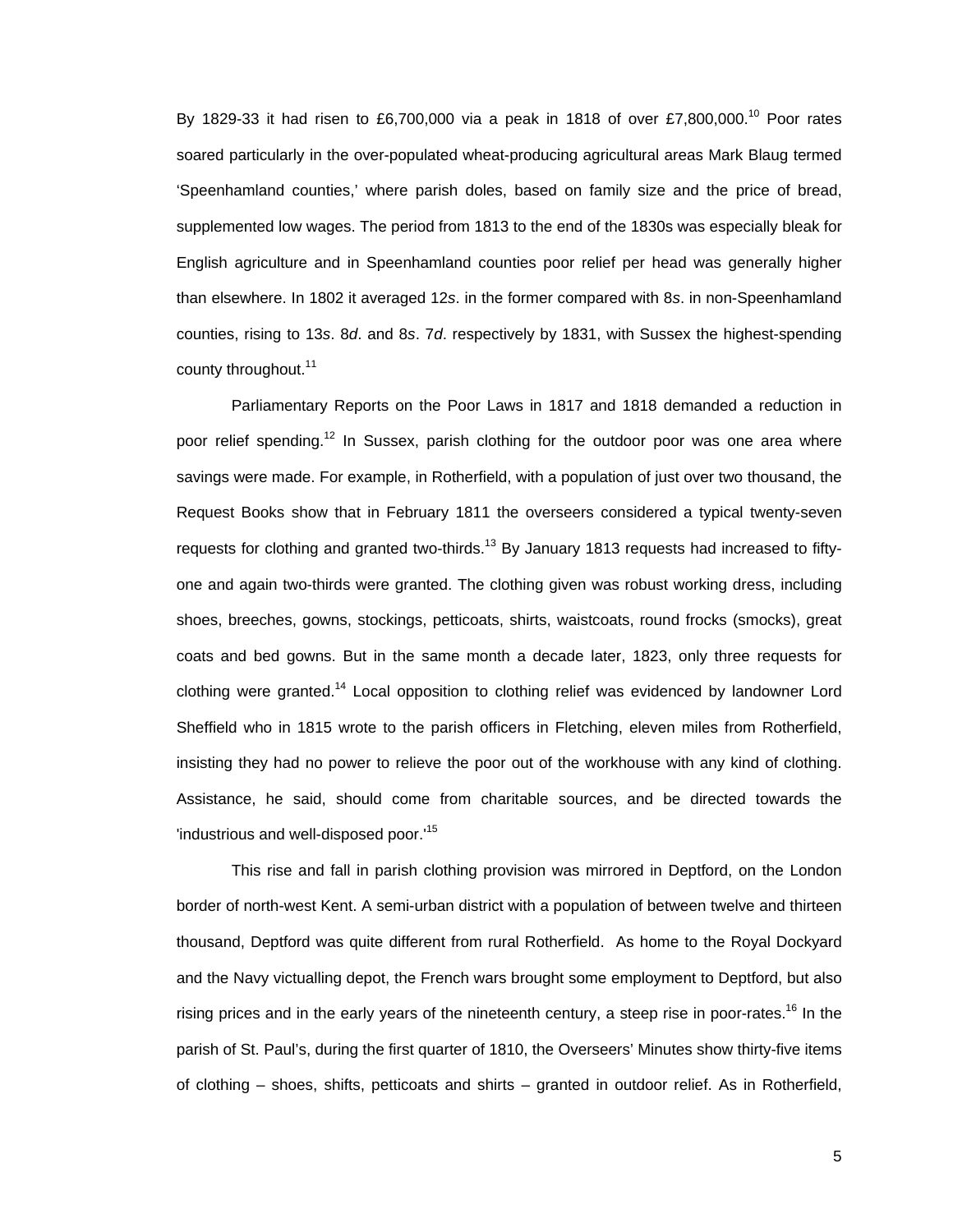outdoor clothing relief in St. Paul's reached a peak in this decade, rising to 211 items by the same quarter in 1817. For the same quarter in 1825 sixty-five items were granted, and between December 1825 and January 1827 a total of just eleven items were distributed as outdoor clothing relief. $17$ 

At the end of the Napoleonic Wars in 1815, a combination of inflated prices and static or depressed wages throughout the country put new clothing even further beyond the reach of many. The increased cost of clothing is illustrated by the contracts to supply drapery to the workhouse at St. Paul's, Deptford. For example, between 1809 and 1813 men's blue kersey cloth coats were supplied for 7*s*. or 7*s*. 6*d*. each, but by early 1816 the price had risen to 14*s*. 6*d*. Similarly, men's drab breeches rose from 5*s*. in 1813 to 7*s*. 4*d*. during 1815-16 and while these dropped to a stable 4*s*. to 4*s.* 6*d*. during 1823-7, other garments remained expensive. By 1822 the cost of men's coats had decreased only to a steady 13*s*. to 13*s*. 6*d*., still nearly twice their price a decade earlier.<sup>18</sup> It is reasonable to link the rise in parish clothing provision with the corresponding rise in clothing prices, but the lack of a corresponding fall in price as provision declined, combined with the strictures of the Parliamentary Reports, suggests this was linked to a determined effort to reduce outdoor relief.

By 1832 virtually the only clothing given by the Rotherfield overseers as out-relief was for boys and girls starting out in service, partly as a bargain made with prospective employers to relieve the parish of other maintenance costs. The Rotherfield Request Book records, for example, that in January 1823, Mrs. Ovenden of Salters Green agreed to 'keep Lois Frost till Ladytide if the Parish will allow her Clothes as others. Granted.<sup>19</sup>

The abolition of outdoor clothing relief was warmly embraced by the Poor Law Commissioners who, by 1839, were claiming that across the country the 'practice of allowing clothing to adult paupers out of the workhouse appears to be so rare, as not to call for any remarks' on their part.<sup>20</sup> They were exaggerating: implementation of the reforms was uneven and the main target of the 1834 Amendment Act was the rural south.<sup>21</sup> But there is no doubting the Commissioners' intentions. By 1846 they were condemning even the provision of outrelief clothing to boys and girls entering service, believing the 'practice of making allowances of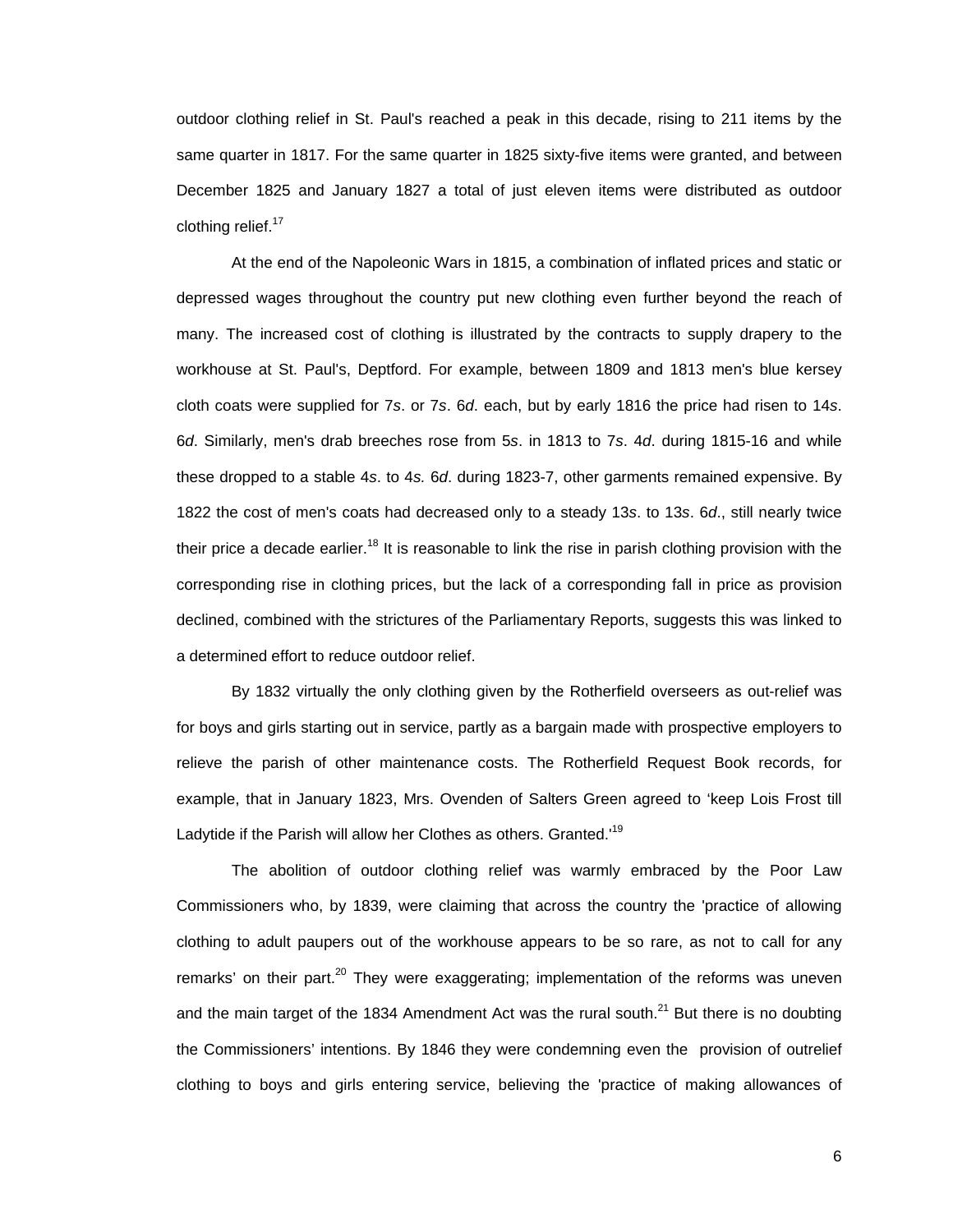clothing to the children of able-bodied labourers going into service [which] appears to prevail in many Unions' tantamount to granting 'premiums upon pauper apprenticeships.<sup>122</sup>

Nothing, though, demonstrates the Commissioners' determination to reduce clothing relief so forcefully as their 1839 Minute outlawing the issue of clothing to short-term inmates leaving workhouses, believing that many clad themselves in rags before admission in the knowledge that they would be reclothed on discharge. $^{23}$  Inmates could quit the house after giving three hours' notice, but any requests for parish clothing to take with them had to be considered by the workhouse Guardians at their weekly meetings. In December 1845 the Guardians of the Ledbury workhouse granted the master and matron discretionary powers to clothe a child leaving the workhouse following its birth there. The Commissioners' Secretary, Edwin Chadwick, reminded the Ledbury Guardians they had no authority to delegate such powers prompting local JP, the Revd Edward Higgins, to write to the Commissioners, confident they were not possessed of the full facts. 'On Saturday … last,' he wrote, 'it being quite dark, and raining in torrents, a naked infant, and cold as ice … was brought to my door by a labourer and his wife.' The child belonged to a local woman who had left the Ledbury workhouse earlier that day, 'very thinly clad' and seventeen days after giving birth. She had insisted on her right to leave the workhouse, at which point 'the baby clothes were taken from the baby, and the baby was handed over to the mother, naked, whereupon she took off her own flannel petticoat, and a threadbare shawl, and with the infant so covered, she started for her mother's…and on her way exposed the infant.'

The workhouse, Higgins pointed out, was 'a test of destitution' and inmates were 'therefore, to enter it destitute. The infant is born in the house, and of course brings no clothes with it; is it to be sent out naked in all seasons and weather?' Exasperated, he pointed out that the clothing for an infant cost only 2*s*. 6*d*., a 'paltry sum' which was unlikely to 'tempt a woman to immure herself in a workhouse for three weeks and upwards.' The Commissioners were not persuaded; 'the words "any child born in the workhouse",' they said, 'might…be taken to extend to a child of ten years old, and such child might be leaving the workhouse without any parents.' They consented 'to the Guardians authorizing the master to give clothing to infants leaving the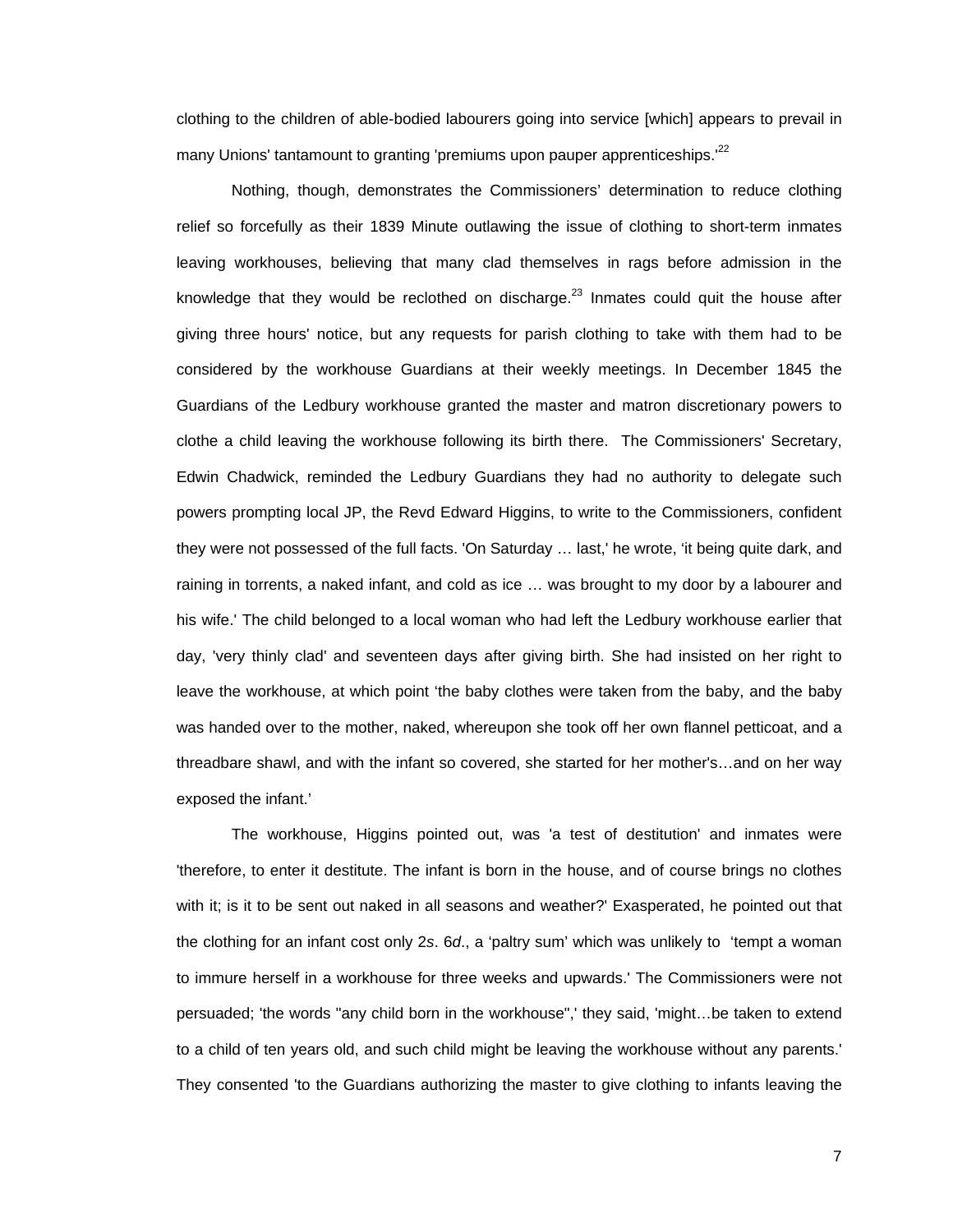workhouse with their mothers, and having been born therein, the mother having no clothes for the child,' but cautioned against any liberality that might encourage pregnant women to enter the workhouse to obtain clothes for the expected child.<sup>24</sup>

The Ledbury case prompted revelations of similar incidents and Guardians elsewhere sought guidance and clarification from the Commissioners. Even as correspondence continued between Higgins and Chadwick, early in January 1846, news reached the Commissioners of Elizabeth Butcher who, the previous month, had given birth in a Wiltshire workhouse and left it with her baby who had been 'stripped of the union clothes.' The child was later found drowned. The Commissioners cannot have been pleased when the Coroner reported that, after returning a verdict of wilful murder against Elizabeth Butcher, the jury expressed 'their surprise, that the deceased infant should have been stripped of her clothing, and suffered to leave the workhouse in a state of nakedness, with its mother utterly destitute and unable to shelter it from the inclemency of the weather. They are also grieved to add, that they find other cases of the same character have been similarly treated before quitting the workhouse, by order of the Board.' One witness stated that although Butcher had not applied to the Guardians 'for additional clothing it was admitted by the master that it was generally understood amongst the female paupers, that any such application would have been refused.' Another inmate testified that four years earlier she had given birth in the workhouse and left without clothes for the child having been refused them by the Board.25 Two weeks after the Butcher drowning *The Times* brought the Ledbury case to national attention by reproducing an article from the *Worcestershire Chronicle*. A note by the *Chronicle's* editor stated that if the Ledbury Guardians had 'turned the child out of the [workhouse] without a shred of clothes to its back, they would really deserve to be indicted as accessories before the fact.' The new Poor Law, he thought, had 'the property of Medusa's head and turns the hearts of those who assist to put it into operation into stone.<sup>26</sup>

## 'SO GENERAL THROUGHOUT THE COUNTRY': THE SPREAD OF CLOTHING SOCIETIES

The cutbacks in parish relief left the poor dependent on other strategies, in particular charitable assistance. From the late eighteenth century the nature of philanthropy was largely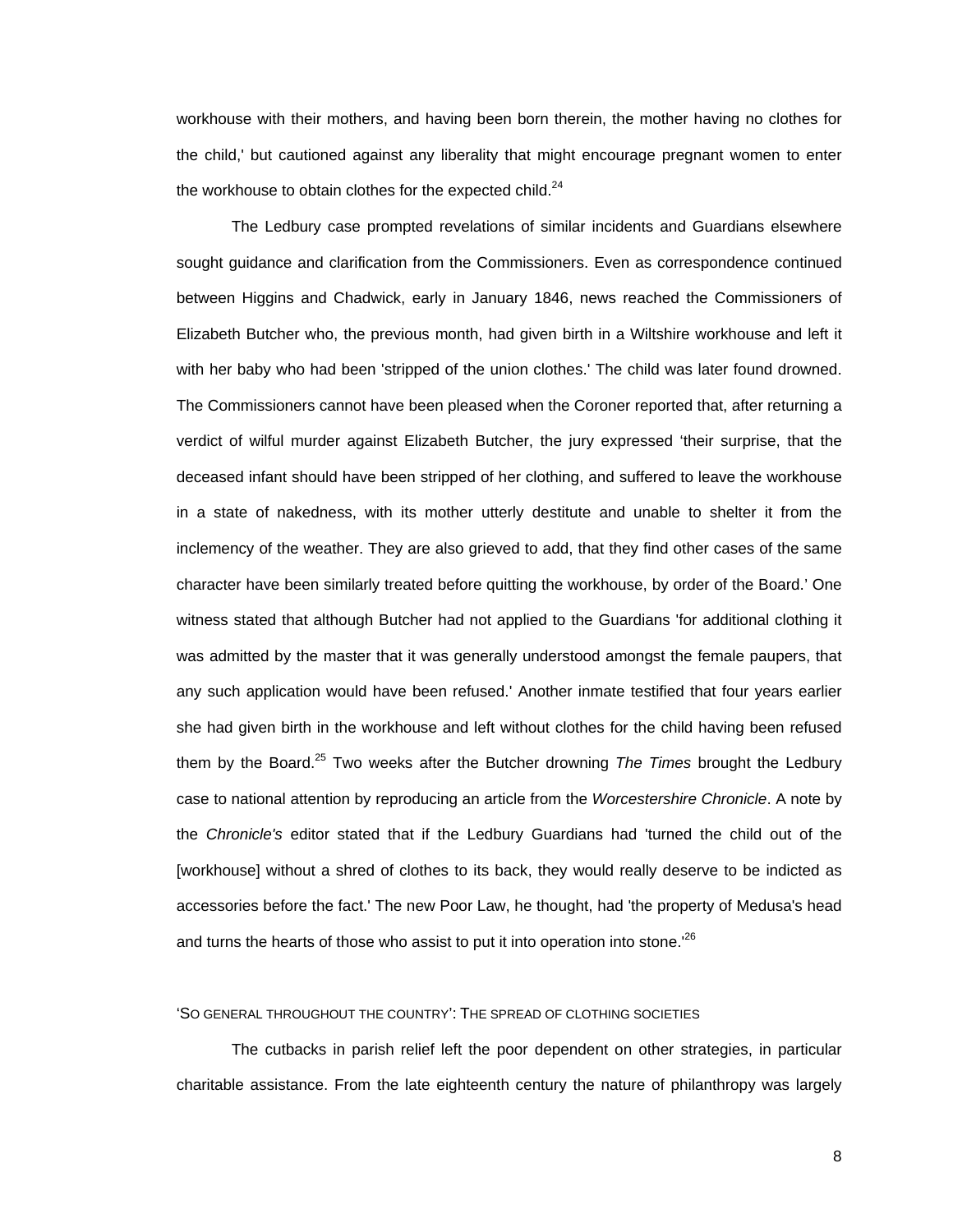determined by what Boyd Hilton terms moderate Anglican evangelicalism. Only a minority of the population, says Hilton, would have identified themselves as Evangelicals, but evangelicalism '*morally*...imposed itself on many who were indifferent or even hostile to its religious basis' and in terms of philanthropy, the key term for moderate evangelicals was self-help.<sup>27</sup> Evangelical thought also deemed social stratification providential and so aimed to relieve rather than eradicate poverty. As Sussex curate the Revd John Barlow explained in 1828, 'It is not in the power of any of us to relieve all who suffer, nor, even were our means of doing good as ample as the kindest heart could wish, would it be proper that we should interfere in every case to avert the penalty intended to discourage extravagance and vice in this present world.<sup>28</sup>

Evangelicals believed eternal salvation was available to all, but had to be earned through the constant avoidance of sin. For the poor this meant proving again and again that they were deserving of assistance, by being grateful and deferential, adhering to good moral conduct and, especially, by demonstrating their willingness to help themselves. For the rich, salvation required them to assist those less fortunate than themselves, but caution was required since, as the Revd Becher in Southwell explained in 1828, 'indiscriminate liberality subverts the Morals and depraves the habits of the Poor.<sup>29</sup> It encouraged idleness and improvidence, thereby sinfully assisting the recipient on the path to hell and so threatening the salvation of the giver. A particular evangelical target was cash doles since, as the Revd Close of Cheltenham explained, without constant vigilance 'MONEY, or even anything that can be SOLD…will soon be turned into the means of intoxication.<sup>30</sup> There was no perfect solution to this 'problem,' but a partial remedy lay in helping the poor themselves acquire what they needed, rather than simply handing it over.

An abundance of charitable clothing initiatives proliferated including maternity societies, Dorcas societies, ladies' working parties, needlework guilds and mothers' meetings. Some were long-standing institutions, others innovations, but most increasingly moved away from the free distribution of clothing to, for example, selling it, or the materials, to the poor at cost price. The most significant innovation, particularly in the rural south, was the clothing society. Parish-based, established and managed principally by Anglican clergy, clothing societies supplemented the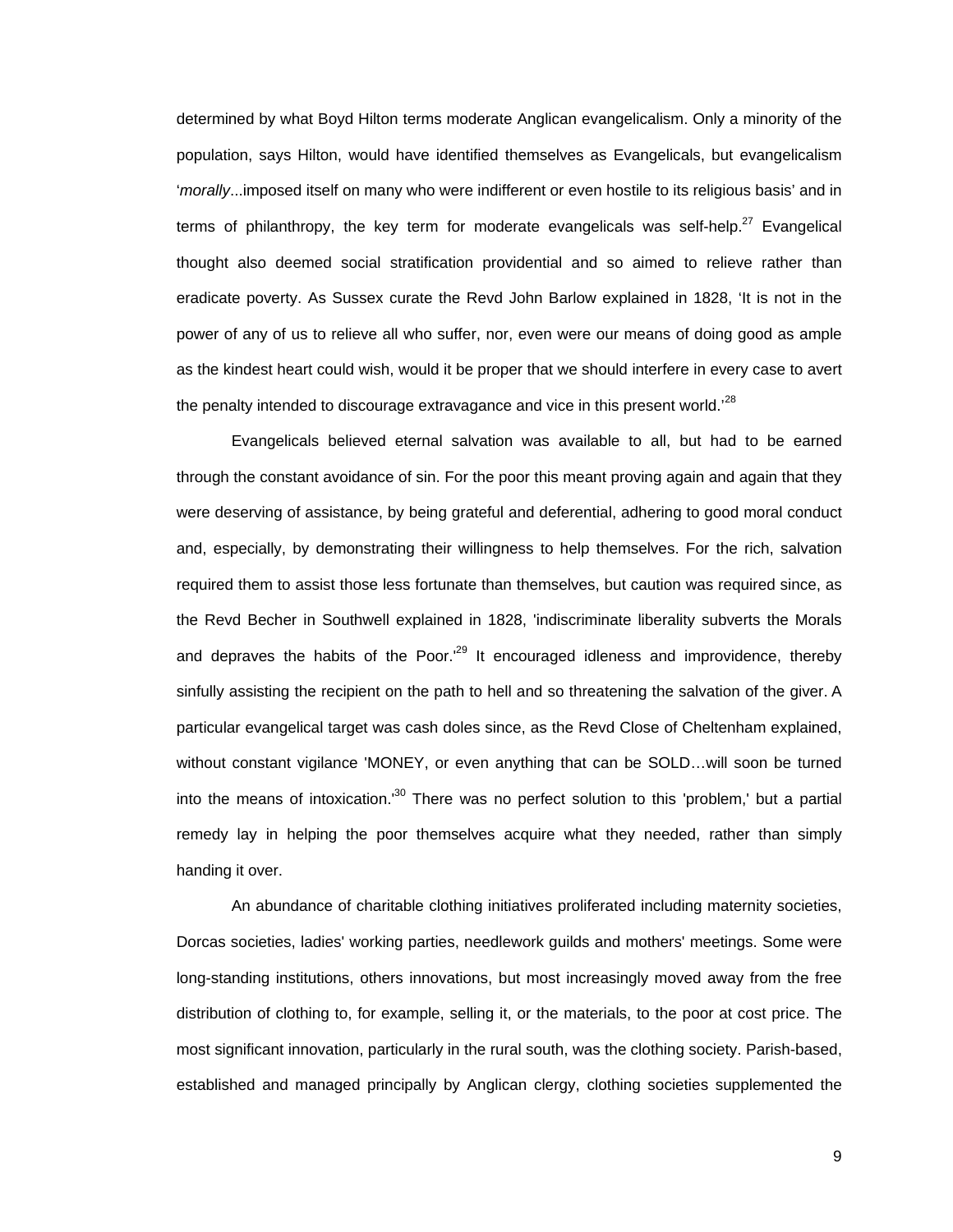weekly deposits of the poor – usually between 1*d.* and 6*d.* – with premiums subscribed by wealthier neighbours. Premiums varied, but never exceeded the depositor's savings, and were commonly four shillings and four pence – or fifty-two pence, the equivalent of a depositor saving a penny a week for a year. At the end of the year the total sum was laid out on clothing and, sometimes, bedding. The clubs fostered self-respect and a degree of self-reliance, facilitated the management of household income and provided a channel for contact between the classes, since membership by the poor often depended on nomination by a wealthy subscriber – and where it did not the manager retained the right of veto. $31$  They also aimed to reduce the poor rates, a fact made most evident by those societies which refused membership to 'any ablebodied labourer [who] shall consent to receive parochial relief.<sup>32</sup>

Clothing societies satisfied the twin demands of self-help and assistance in kind, not cash. The earliest society I have traced was established in Painswick, Gloucestershire, in 1796, recommended in an 1802 Society for Bettering the Condition of the Poor report.<sup>33</sup> This organisation aimed to 'multiply domestic comforts' and 'promote the cause of morality and virtue' among the poor via the dissemination of information about useful schemes. At this stage it was not greatly concerned with Poor Law reform and although the report mentions two further clothing societies, near Birmingham, few others seem to have been founded before the 1810s.<sup>34</sup> But from then, as the debate about Poor Law reform reached a climax, rural clothing clubs mushroomed. By the end of the 1830s there were societies in Berkshire, Buckinghamshire, Devon, Essex, Norfolk, Northamptonshire, Suffolk, Sussex, Warwickshire, Wiltshire and Yorkshire, all of which Blaug identifies as 'Speenhamland counties.<sup>35</sup> Clothing societies were, then, established predominantly in the rural districts where Poor Law officers 'had come to heed the alarm at the rising burden on the rates' and were looking for ways to check expenditure on outdoor relief.<sup>36</sup>

Jones asks why the poor would spend their own money on clothes 'that may well have been available from the parish.' He concludes that greater opportunity for independent provision was the clothing societies' attraction, citing the Revd Williams of Shalbourne, who stated that the clubs in his parish were 'of little benefit to [the poor], *because what they derive from the Club*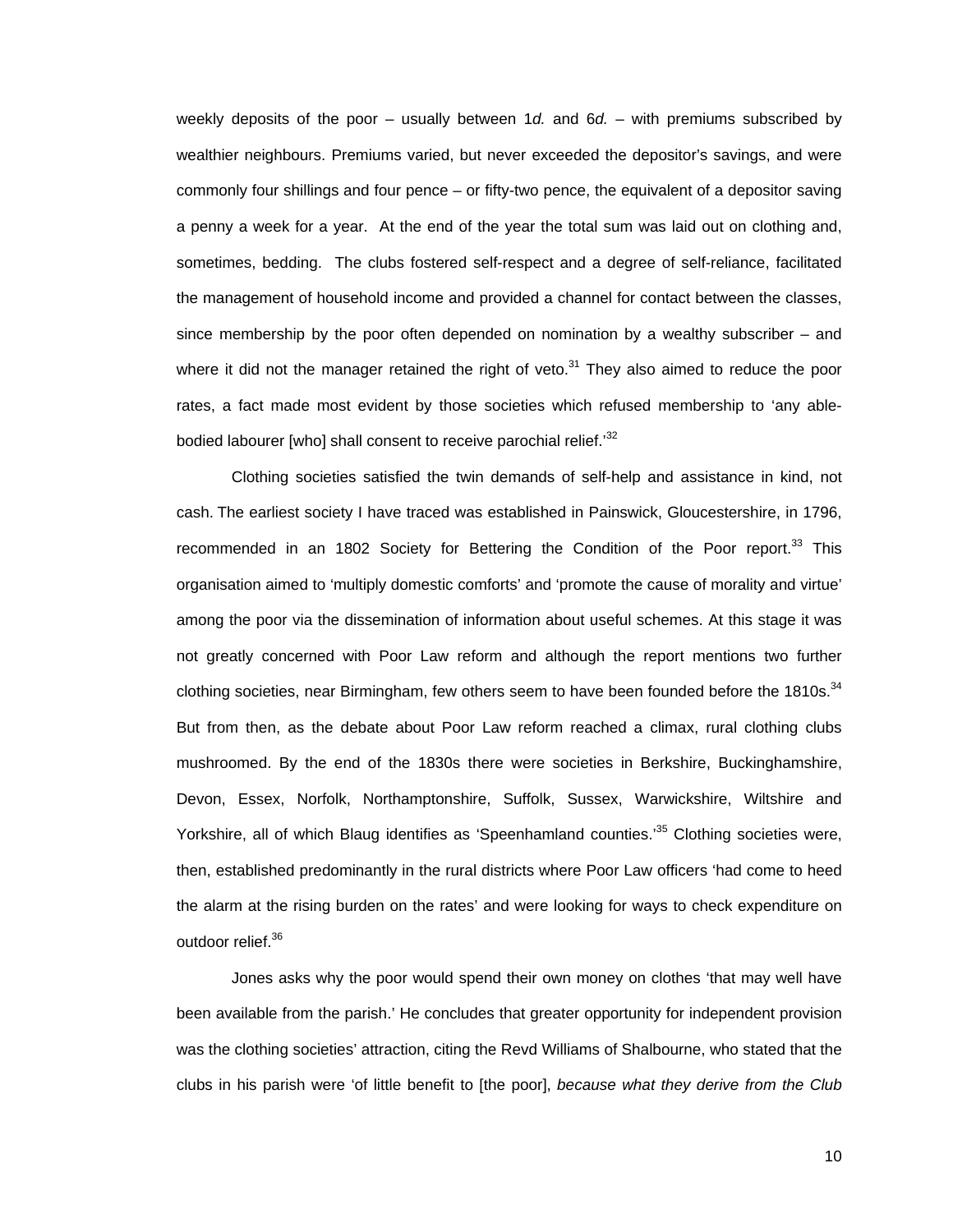*now they derived from the parish before the club*; and it is no sort of benefit to the poor man any more than it contributes to the support of his independence.<sup>37</sup> But the point is that the clothes were simply not available from the parish. Jones was assessing two Wiltshire societies in 1831 and 1834 – before, or in the same year as, the new Poor Law was introduced. Williams was giving evidence in 1838 to a Parliamentary Select Committee on the Operation of the new Poor Law – after the attempt to outlaw outdoor relief. Earlier in his evidence Williams had been at pains to emphasise that since the introduction of the 1834 Act the local Poor Law Guardians had consistently refused applications for outdoor relief. The Clothing Club, he said, had been established within the past three years and he cited the restriction on outdoor relief as 'One Cause of it.' Significantly Williams points out that parishioners gained from 'the Club' what they had obtained from the parish '*before the club*,' the implication being that 'the Club' had *replaced* parish provision.<sup>38</sup> Jones is correct that the Club offered the opportunity to obtain the same items previously supplied by the parish in a more independent fashion, but part of the reason the poor joined it was because they had little option.

By 1833 the Revd Capper in Buckinghamshire, recommending a system of self-help pauper management, thought it necessary to give only a minimal description of a clothing society, 'since this kind of club is so general throughout the country.<sup>39</sup> Jones emphasises the preponderance of requests for shoes in the relief records of the parishes he studied, and often where a clothing society was instituted so were clubs for coal and footwear operating on identical lines.<sup>40</sup> Michael Rose claims that from the 1870s private charity, under the auspices of the Charity Organisation Society was 'to be re-organised…and worked in closer co-operation with the poor law system,' but the evidence provided by clothing societies suggests this was occurring much earlier in the century.<sup>41</sup>

Clothing societies developed at the same time as other self-help institutions, such as friendly societies which spread most rapidly in industrial areas. In the southern counties, where clothing societies proliferated, agricultural labourers showed little inclination to establish friendly societies. Here, as poor rates peaked and clothing societies were introduced, the gentry and clergy took it upon themselves to establish friendly societies for the labourers, run on a similar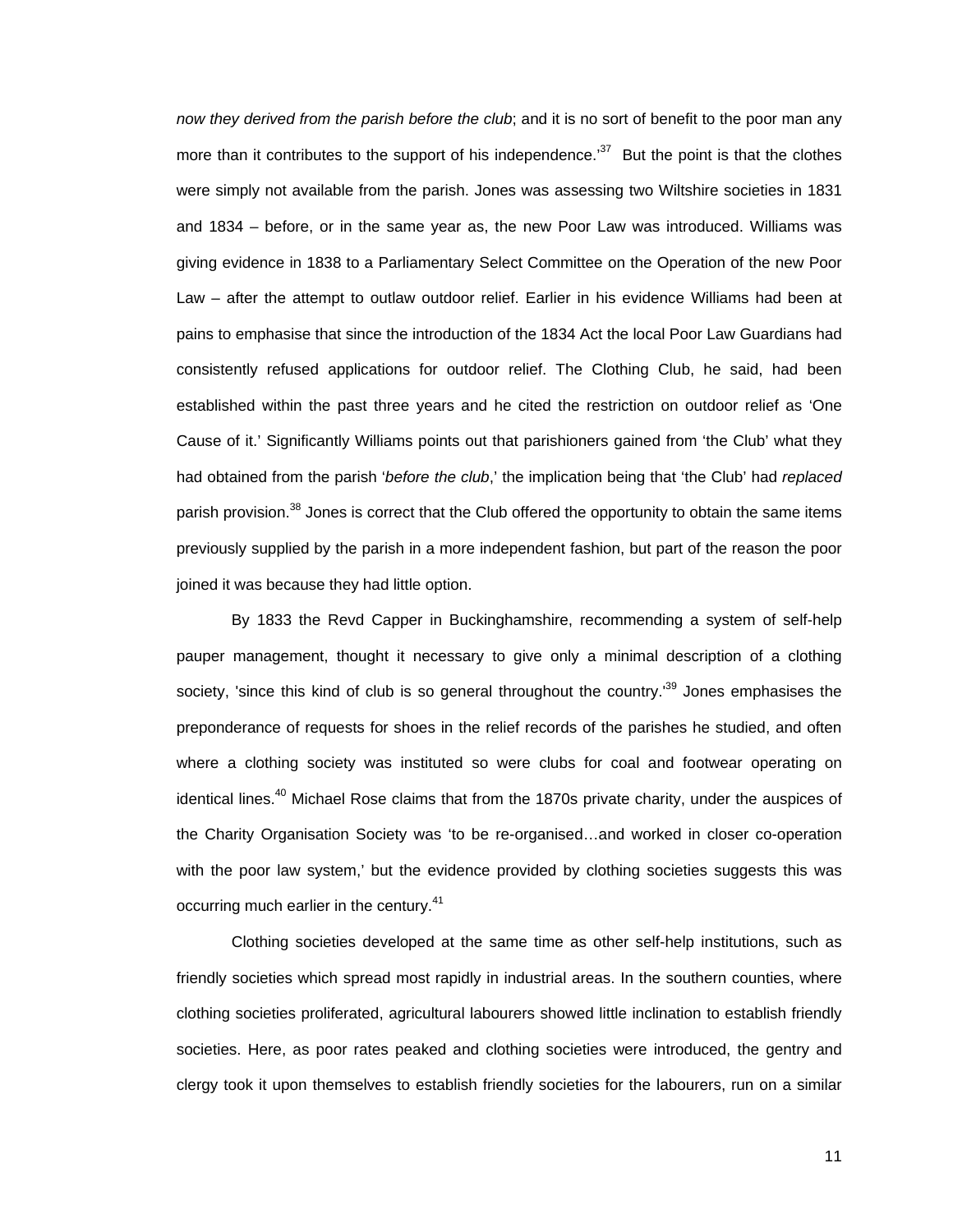basis to clothing societies, to encourage them to look to their own resources in times of need.<sup>42</sup> Clothing societies, together with gentry-led friendly societies and penny savings banks, were then, crucial components of a culture increasingly and persistently determined to foster self-help and small savings and equally determined that if the poor could or would not take the initiative themselves, then it must be taken for them.

A second wave of clothing society creation occurred in the third quarter of the century during which London societies appear to have multiplied most rapidly. After 1850 anxiety about the derogatory effects of urban and industrial life increasingly centred on the metropolis.<sup>43</sup> This was followed by renewed concern about outdoor relief and misdirected philanthropy resulting in a 'Crusade' against outdoor relief.<sup>44</sup> In 1869 George J. Goschen, President of the Poor Law Board, 'warned metropolitan guardians about the "alarm which might arise on the part of the public" if double distribution persisted involving both statutory relief and charity.' For Goschen 'relief rationalization' could best be organised by a voluntary agency and he looked to the newlyformed Charity Organisation Society to do it. $45$  In fact this Society was never particularly effective, but its formation was a manifestation of an anxious climate convinced of the need once more to curtail indiscriminate philanthropy and encourage the principle of self-help which had gained increased emphasis with the publication of Samuel Smiles' phenomenally successful book on the theme a decade earlier.<sup>46</sup>

In urban areas the clergy saw clothing societies also as an alternative to 'Satan's favourite haunt,' the pawn shop, which the poor regularly used as a means of clothing management, depositing Sunday dress on Monday and redeeming it on Saturday.<sup>47</sup> The clergy were aided by troops of district visitors who were exhorted to urge upon those they visited the expediency of joining the clothing society, while the society itself provided a good premise for what were often unwelcome visits, since visitors could collect the pennies in the course of their rounds. $48$ 

### 'TO CHECK WASTEFULNESS AND VICE': CLOTHING SOCIETY REGULATIONS

Jones questions why depositors 'opted for precisely the same kinds of practical, hard-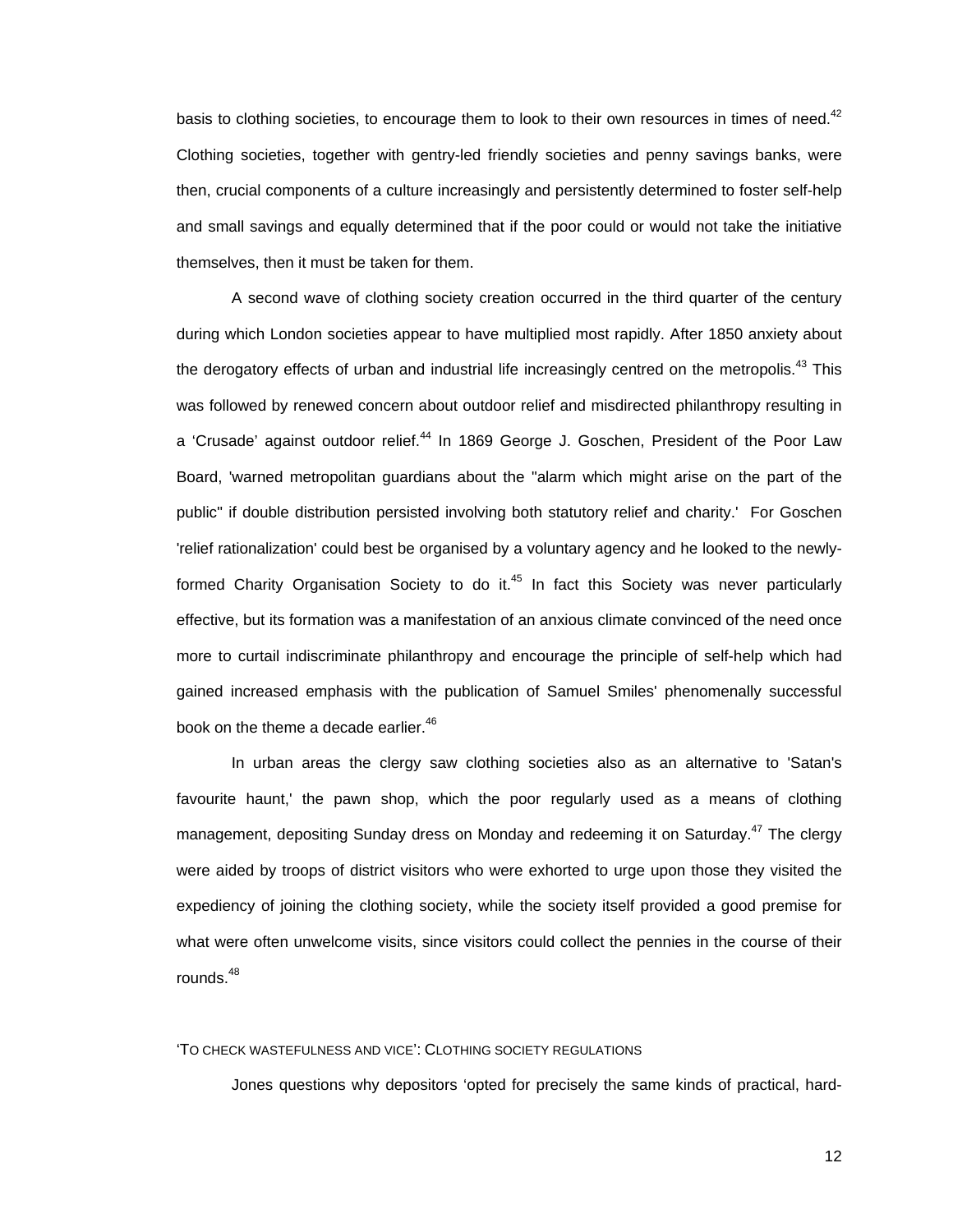wearing textiles' available from the parish or other charitable sources and concludes that it was due to the poor's rejection of opulence, on moral grounds, in favour of utilitarian clothing which signified 'simplicity, honesty and hard work...fairness, "natural justice" and social responsibility."<sup>49</sup> But firstly, as I have argued, in many cases these clothes were simply no longer available from the parish, and the poor used clothing societies as replacements to obtain the basic day-to-day clothes a labourer's family required. This was a practicality. Secondly, Jones underplays the restrictions clothing societies placed on the goods they supplied. The societies existed not only to assist with clothing provision, but also to regulate depositors' moral behaviour. The Kettleburgh Penny Clothing Club in 1837, for example, sought 'to promote good Conduct, [and] to check wastefulness and vice.' Societies excluded members if they, or their dependents, were 'guilty of a felony' or 'habitual drunkenness, of tippling in Alehouses…neglect of the Sabbath, thieving, or any gross act of immorality' which might include 'becoming pregnant while unmarried' or having a baby arrive too soon after marriage. Regularity was encouraged through the levy of half-penny fines for non-payment of a weekly instalment, and expulsion, with the forfeit of all monies paid, if the omission continued. $50$ 

But moral regulation was also attempted through the clothes themselves by restricting the items to be supplied. The goal was to prevent the purchase of 'any smart articles of dress, or finery of any kind.' For the societies' managers, finery among the poor bespoke depravity, inappropriate aspiration and a want of thrift. Societies therefore stipulated that only 'useful and necessary clothing' could be obtained. The Stutton Clothing Club, Suffolk, was typical, and permitted only the purchase of 'Calico, Flannel, Stuffs, Checks, Handkerchiefs, Shawls, Cloaks, Fustian...Waistcoats and Stockings.<sup>51</sup> It is true, as Jones states, that many societies offered a 'remarkably diverse' range of textiles, but as with those he found available in the Wiltshire societies, they offered a diverse range of *serviceable* textiles.<sup>52</sup> Clad in their practical garments, clothing society members were to be emblems of thrift, piety and industry, whose reward of better clothing for their exemplary conduct was to be an incentive to emulation among their peers. The success of this attempt at social control is, however, doubtful. Since membership often required subscriber nomination, those who joined clothing societies were likely to be the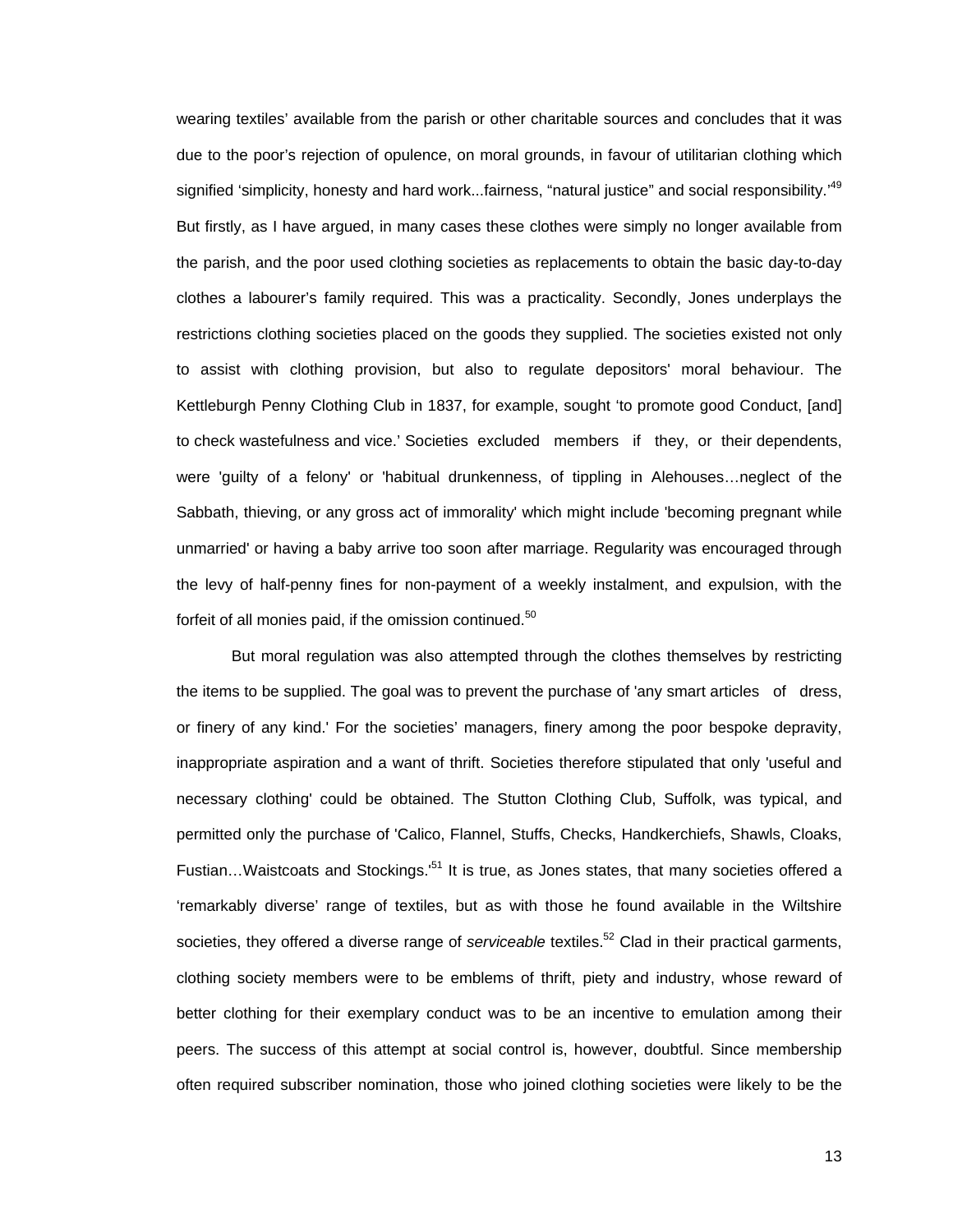'respectable' poor who were already thrifty and industrious. But respectability did not, as Jones implies, inevitably lead to a rejection of 'finery' in favour of 'honest' textiles. Rather, these were all that could be obtained from the clothing societies and items, for Sunday and holiday wear, had to come from other sources, such as the clothes sent home by daughters in service.

Although membership was predicated on respectability, the spectre of pauper fecklessness haunted clothing society management. Fearful that the money might be diverted from its intended purpose, deposits were rarely returned in cash. Instead, many societies issued depositors with a ticket to exchange for goods at a specified local retailer. Edwin Grey, who grew up in a Hertfordshire village during the 1860s and '70s where, as 'with most other villages there was a…clothing club,' explained that even then the clothes could not be taken home immediately, since they had first to be 'looked over by the Rector's daughters and other local ladies to ensure that all the contents were good, warm, useful articles, and no so-called finery.<sup>53</sup> Some societies feared that even the tickets might be used to clear 'old debts, &c.,' and arranged for tradesmen to bring their goods to the village meeting room where, under supervision, depositors made their choice.<sup>54</sup> In the most cautious societies depositors stated what articles they required and the committee bought and distributed them. As a final safeguard, some managers reserved indefinitely the right to see, on demand, the goods purchased to ensure they had not been sold or pawned.<sup>55</sup>

## A SENSE OF 'GRATEFUL ATTACHMENT': CLOTHING SOCIETIES AND CLASS RELATIONS

The rules and regulations appear repressive and authoritarian, but Jones is nevertheless right in asserting that, through investment of their own money, clothing societies offered the poor a greater degree of independence than parish provision. As the Revd Williams explained to his parishioners, 'If you subscribe to this Society you claim this as a Right, whereas in the other Case you throw yourself upon the Parish.<sup>56</sup> But somewhat paradoxically, the clothing society ideology of what might be termed supervised self-reliance sought to reinforce paternalistic class relations at the same time as it encouraged independence.

In the early decades of the nineteenth century yearly hiring and living-in of agricultural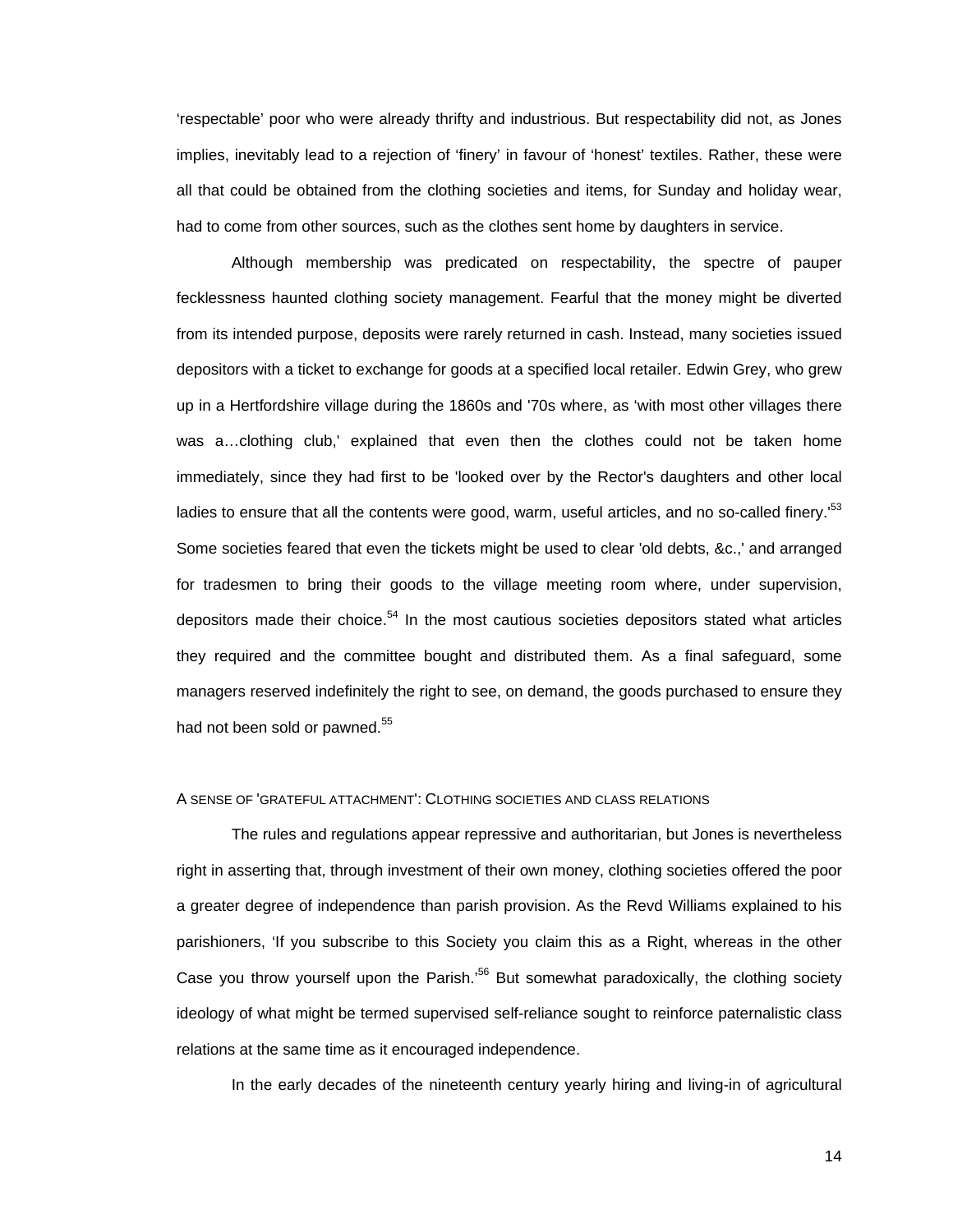labourers declined, particularly in the south-east, increasingly replaced by hiring for the week, day or hour. Under the old system, payment of a guaranteed wage had been made in lump sums once or twice a year, enabling the immediate purchase of necessary items. Under the new system there was no guaranteed annual income and labourers received smaller sums more frequently, which demanded different management. Furthermore, as Keith Snell has shown, in the south of England generally, real wages fell from the early 1800s, while lack of continuity of employment and increasing sexual division of labour, which reduced female employment opportunities in many agricultural areas, led to a further decline in household income.<sup>57</sup>

The change in hiring arrangements together with enclosure and the aspiring gentility of the farmer employers led to physical and social separation between labourer and farmer. The Swing riots of 1830-31 further widened the gap and were, to wealthier neighbours, evidence of the moral degradation and lawlessness of the agricultural labouring poor.<sup>58</sup> Howkins claims that '[t]he rural poor seemed to many to be completely alienated from their "betters", a separate, secret people, impervious to change and influence.' But as farmers came to recognize the reciprocity between themselves and their labourers, the one unable to work the land without assistance, the other unable to maintain his family without employment, they sought reparation of the rift. The result, says Howkins, was a renewed paternalism, expressed in the selection of key rituals, 'especially those around the gift to revive carefully controlled idyllicist notions of rural social life and order.<sup>59</sup> By subscribing to clothing societies, farmers and gentry apparently affirmed community hierarchy while assisting the poor and engendering in them contentment, gratitude and deference. For the Revd Barlow in Sussex, clothing societies were the means by which to best 'make the poor feel the value of their own exertions,' while simultaneously inspiring in them a sense of 'grateful attachment' towards their superiors. $60$ 

The connection between employer as donor and employee as recipient in clothing societies, and the extent to which the societies pervaded and impacted on rural domestic economics, is clarified by an analysis of the depositors and subscribers in one such organisation. In 1851 the Sussex agricultural village of Ripe had a population of 382 of whom 260 were aged eleven and over.<sup>61</sup> A Clothing Club was instituted in 1854 and attracted forty-two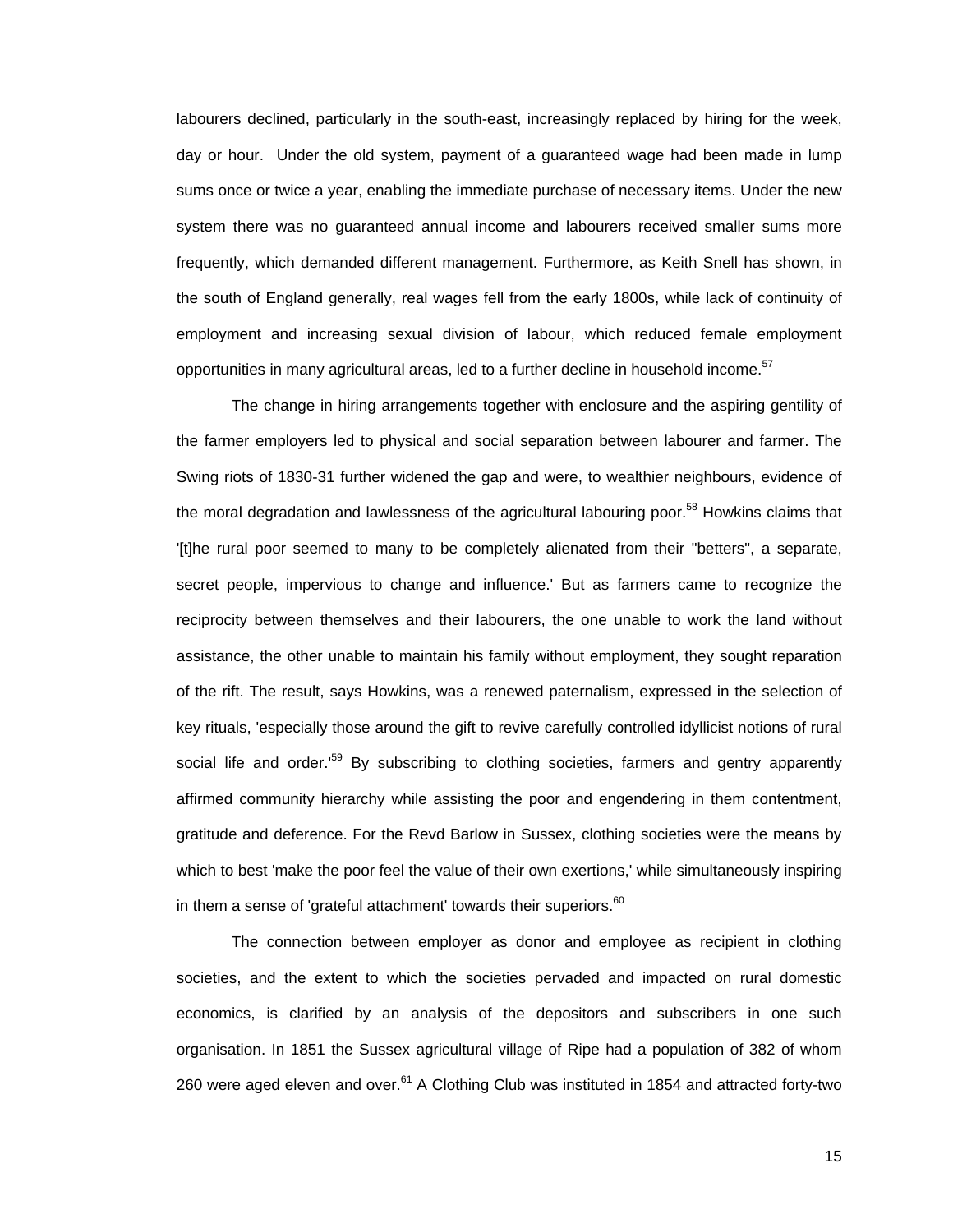depositors, all adults.<sup>62</sup> Thirty-four of these can be identified in the census material, thirty-two of whom were agricultural labourers or their wives or widows and only one of whom had potentially never been married.<sup>63</sup> According to the 1851 census, there were fifty family units in Ripe where the head was either an agricultural labourer or his widow and, allowing for the uncertainties caused by members who shared the same name, the thirty-two agricultural-labouring Clothing Club depositors represented a minimum of twenty-seven and a maximum of thirty-two families. So of the total fifty family units, at least fifty-four percent, and possibly sixty-four per cent, had a depositor in the Clothing Club. Of these, only a small minority, who were mostly elderly, had no dependent children. The remainder had between one and eight dependent children or grandchildren.<sup>64</sup> The majority of Clothing Club depositors were, then, from households where the head was an agricultural labourer or his widow, and where there were dependent children, and over half of the total agricultural-labouring households in Ripe had a Clothing Club depositor.

Of the fourteen subscribers to the Ripe society between 1854 and 1869, ten can be identified. Of these, six were farmers employing, apart from domestic servants, between one and twenty-six persons. The remaining four were an innkeeper, the Rector, the previous incumbent's wife and a landed proprietor. In the case of two subscribers whose identity is uncertain but for whom in each case there are two possibilities, one alternative in each instance is that they were farmers.<sup>65</sup> In Ripe, then, the majority of non-clerical subscribers were farmer-employers, and the majority of depositors were agricultural labourers. Although it is not certain that the farmers were supporting their own employees, the probability is increased by a 1902 appeal for subscribers. 'In former years,' it said, 'many of the Employers subscribed to the Club, in order that their own work-people might partake of its benefits.<sup>66</sup> Anne Digby found that in Norfolk farmers preferred to give perquisites such as 'subscriptions for a clothing club rather than rises in money wages which were difficult to alter later.<sup>67</sup> In terms of the connection between clothing societies and the reduction of parish relief, it is surely significant that half of the fourteen Ripe Clothing Club subscribers served as Overseers or Guardians of the Poor between 1856-65.<sup>68</sup> The only depositor to receive outdoor relief during this period was Joseph Townsend who obtained a pair of half boots in 1862 'because he is an imbecile and earns 7/- a week.' Outdoor relief to other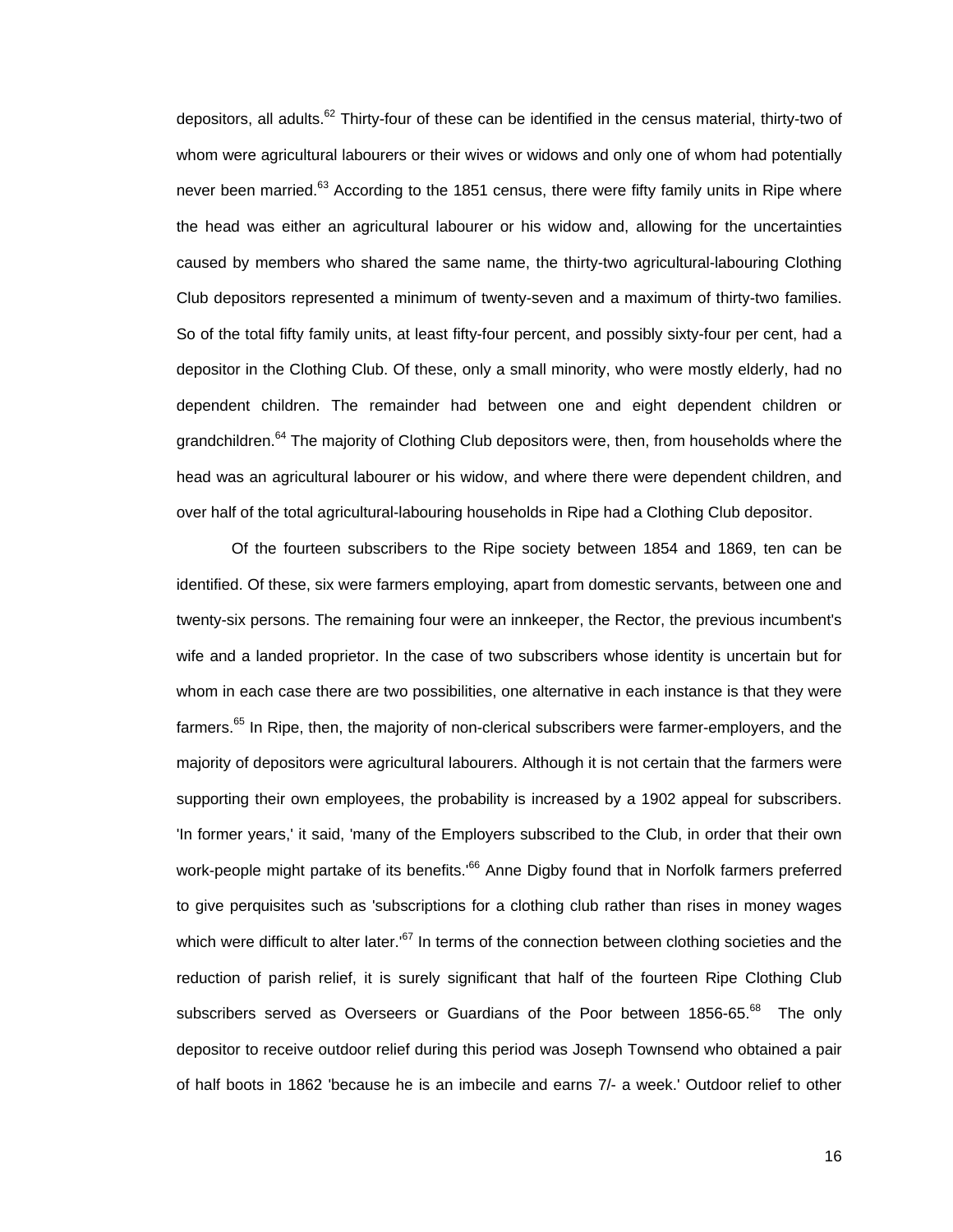parishioners was restricted to funeral expenses and the infirm, the unemployed able-bodied being sent to the workhouse.<sup>69</sup>

The same agricultural labourer-depositor/farmer-subscriber pattern prevailed in nearby Rotherfield which, by 1861, had a population of 3,413 and where approximately thirty-six per cent of all heads of households were clothing society depositors. The figure is lower than in Ripe, but Rotherfield being a larger community had a larger mix of classes and  $occupations.<sup>70</sup>$  The predominance of adult able-bodied labourers among clothing society depositors is significant since although historians have subsequently shown them to be mistaken, it was the perception of the architects of the 1834 Act that they were the main recipients of outdoor relief – and therefore the main targets of the cutbacks.<sup>71</sup>

While the employer-subscriber/employee-depositor model of clothing societies appears to support ideas of the gift as a means of instilling deference and gratitude, in fact the societies may have inspired a lesser degree of 'grateful attachment' than earlier charitable initiatives which required no financial input from the recipient. Anthropologist Marcel Mauss suggested that an unreciprocated gift makes the recipient inferior, because it places them in the donor's debt.<sup>72</sup> Alan Kidd argues that the nineteenth-century requirement that the recipient be 'deserving' was an attempt to alter the one-way character of the charity relationship by making the condition of being deserving 'a mediated "return" for the charitable gift.' Kidd limits the nature of being 'deserving' to a display of gratitude and deference, long an assumed part of the charitable relationship, unvalued except where it was lacking, but, in the nineteenth century, re-valued as reciprocity.<sup>73</sup> By requiring the recipient to contribute at least as much as, and usually more than, the value of the gift they received, clothing societies provided a greater degree of reciprocity in the gift relationship and so diminished the deference due. King argues that in the early decades of the century the most ragged poor were not the recipients of parish clothing relief, but those who disdained such assistance and in their struggle for independence were forced to tolerate a very low standard of clothing.<sup>74</sup> Such individuals may have found the self-help nature of clothing societies more acceptable than the old clothing doles which had to be personally solicited and justified.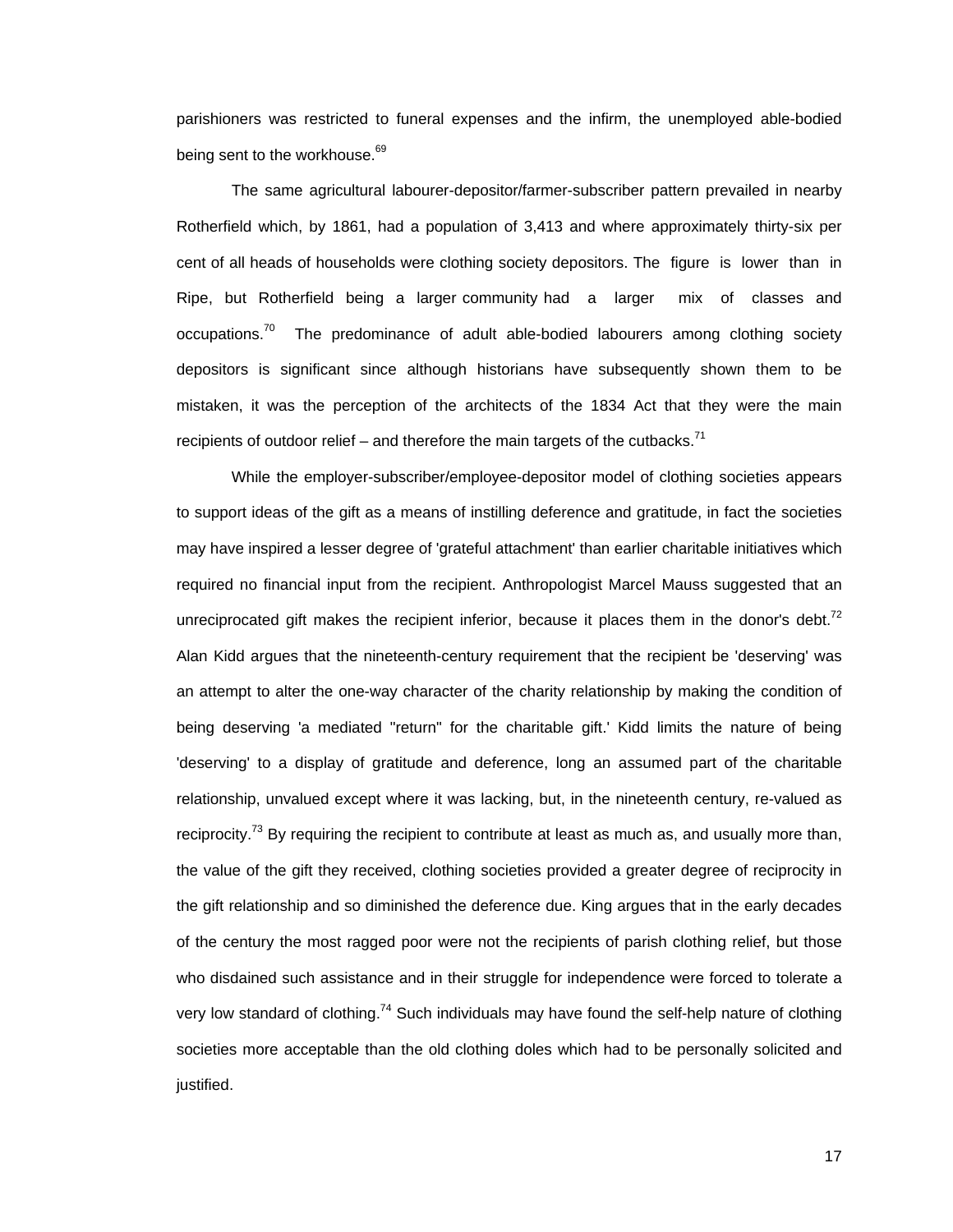'CLOTHING CLUBS VERY RARE': THE ABSENCE OF CLOTHING SOCIETIES IN THE NORTH

Clothing societies made sense. They were a dependable and semi-independent source of new, serviceable clothing which labourers needed for everyday wear, and, in contrast with the pawnshop and the tally man, offered a premium rather than charging interest, and the goods were generally obtained at a discount. Furthermore, in the hands of a competent needlewoman the materials could be turned into clothes of better quality than those available from other sources such as the slop-shops, selling cheap ready-made garments, or the used-clothing outlets where the garments might already have passed through many owners.<sup>75</sup> But while clothing societies proliferated in southern agricultural districts and the capital, with some continuing into the 1920s and '30s, they were much rarer in industrial and mining areas.<sup>76</sup> Even in northern agricultural areas they appear less common than in their southern counterparts. Witnesses to the Parliamentary Commission investigating the employment of women and children in agriculture in 1842-3, constantly testified to the presence and usefulness of clothing societies in the southern counties, but in Yorkshire and Northumberland they were far fewer and often in decline. Mr. Boyes, Clerk of the Beverley Union, for example, thought benefit clubs were on the increase, but 'Clothing Clubs very rare.<sup>77</sup> Occasional examples occur in some northern industrial towns such as Leeds and Manchester, but only one individual who gave evidence to the 1833 Factories Inquiry Commission mentioned a clothing club, and this at precisely the time when their establishment in the southern agricultural districts was reaching its first peak.<sup>78</sup>

There are several possible reasons for this relative absence. Clothing societies were less necessary among the northern industrial poor as they had more varied opportunities to acquire clothing than their southern rural counterparts. These included improved regular markets selling new and used clothing, a greater variety of shops including co-operatives, and more hawkers, tallymen and pawnshops.<sup>79</sup> Northern textile workers could obtain offcuts and seconds, and embezzled their employers' goods to an extent sufficient to warrant the establishment of a private police force.<sup>80</sup> Indeed, for the less honest, more opportunistic or simply desperate individual, urban spaces offered more opportunities for begging and theft than rural areas.<sup>81</sup>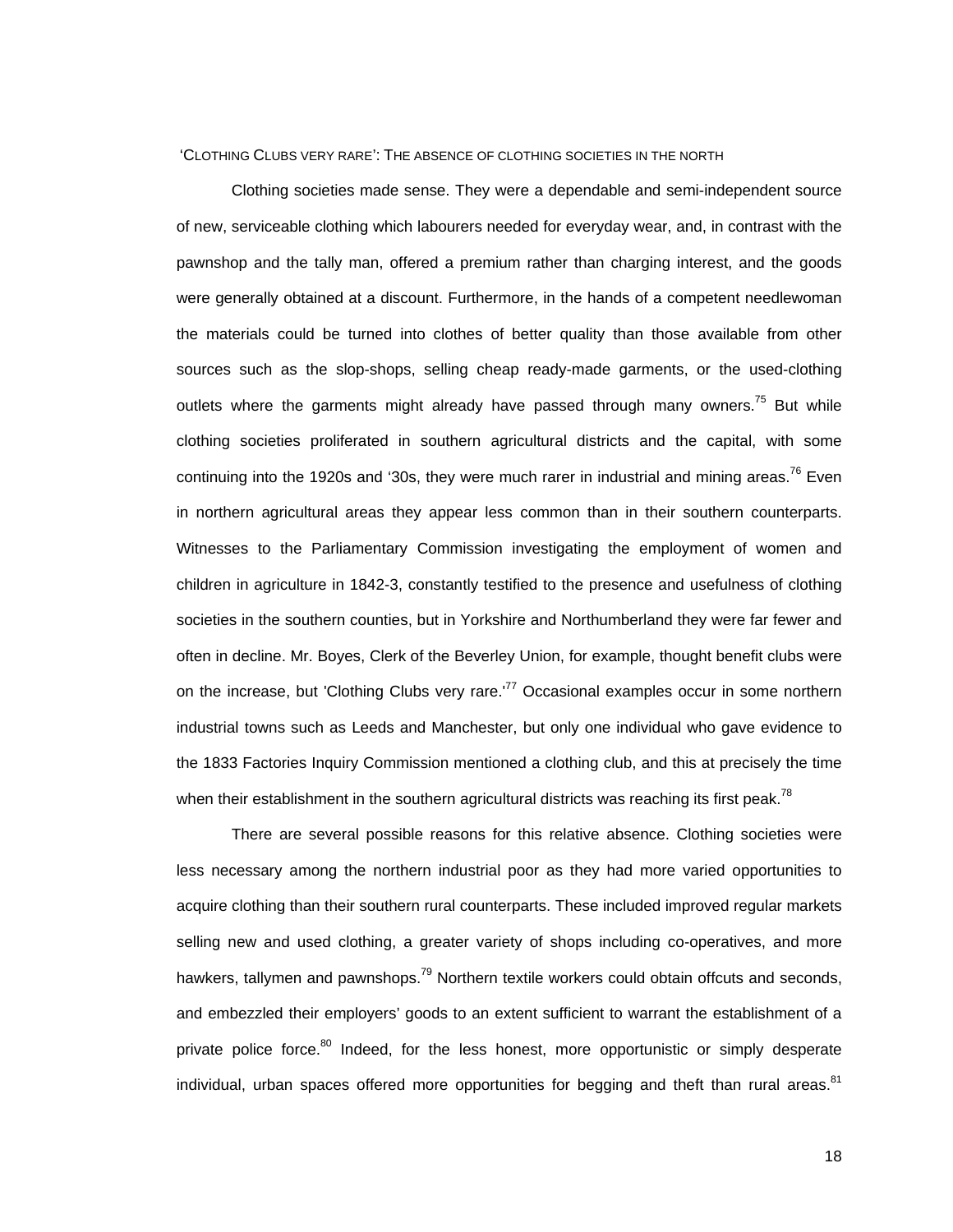Furthermore clothing societies' close connection with Poor Law reform and the latter's focus on rural areas probably inhibited their spread in northern industrial areas. Even a decade after the Amendment Act the 1844 Outdoor Relief Prohibitory Order was issued to rural, not urban unions. It took another eight years for an urban equivalent and then, as Robert Humphreys says, the Order 'lacked even the surface stringency of its rural predecessor.<sup>82</sup> Not until 1875, and in the wake of the textile industry crises of the 1860s, did the Manchester Board of Guardians take decisive action to limit outdoor relief.<sup>83</sup>

Clothing societies' minimal presence in mining and factory areas may also have been due to higher incomes among workers in those industries, compared with agricultural labourers, which more easily facilitated the outright purchase of clothing.<sup>84</sup> Also, worker-led friendly societies and, later, trades unions were established earlier in industrial areas than in agricultural districts, suggesting a preference for independent self-help rather than paternalistic schemes.<sup>85</sup> Additionally, in Manchester spare pennies were far more likely to be devoted to the burial society. This was due to the combination of high infant mortality rates and the 1832 Anatomy Act which permitted the unclaimed bodies of paupers dying in workhouses close to an anatomy school, as in Manchester, to be surrendered for dissection. The Act, says Ruth Richardson, 'appears to have been an important stimulus to the very rapid growth of friendly and burial societies.<sup>86</sup>

In mining areas the population 'was notoriously restless and unsettled' and so lacking the stability the extended deposit period of the clothing society required. $87$  Contemporary sources also cited the lack of paternalism. Parliamentary Sub-commissioner Lichfield claimed in 1842 that in the northernmost counties '[t]he arrival of the pitmen is the signal for the departure of the gentry,' with the result that 'that active benevolence of the higher ranks which induces them to visit the habitations of the working classes; to counsel, guide, and instruct them…are here wholly deficient.<sup>88</sup> The influence the 'higher ranks' might have exercised, had they stayed, is debatable. Probably more significant, given the prevailing Anglicanism of clothing societies, was the predominance of non-conformity in many industrial and mining areas.<sup>89</sup> Lichfield noted that the Methodists had 'chiefly, and in several districts exclusively, undertaken the charge of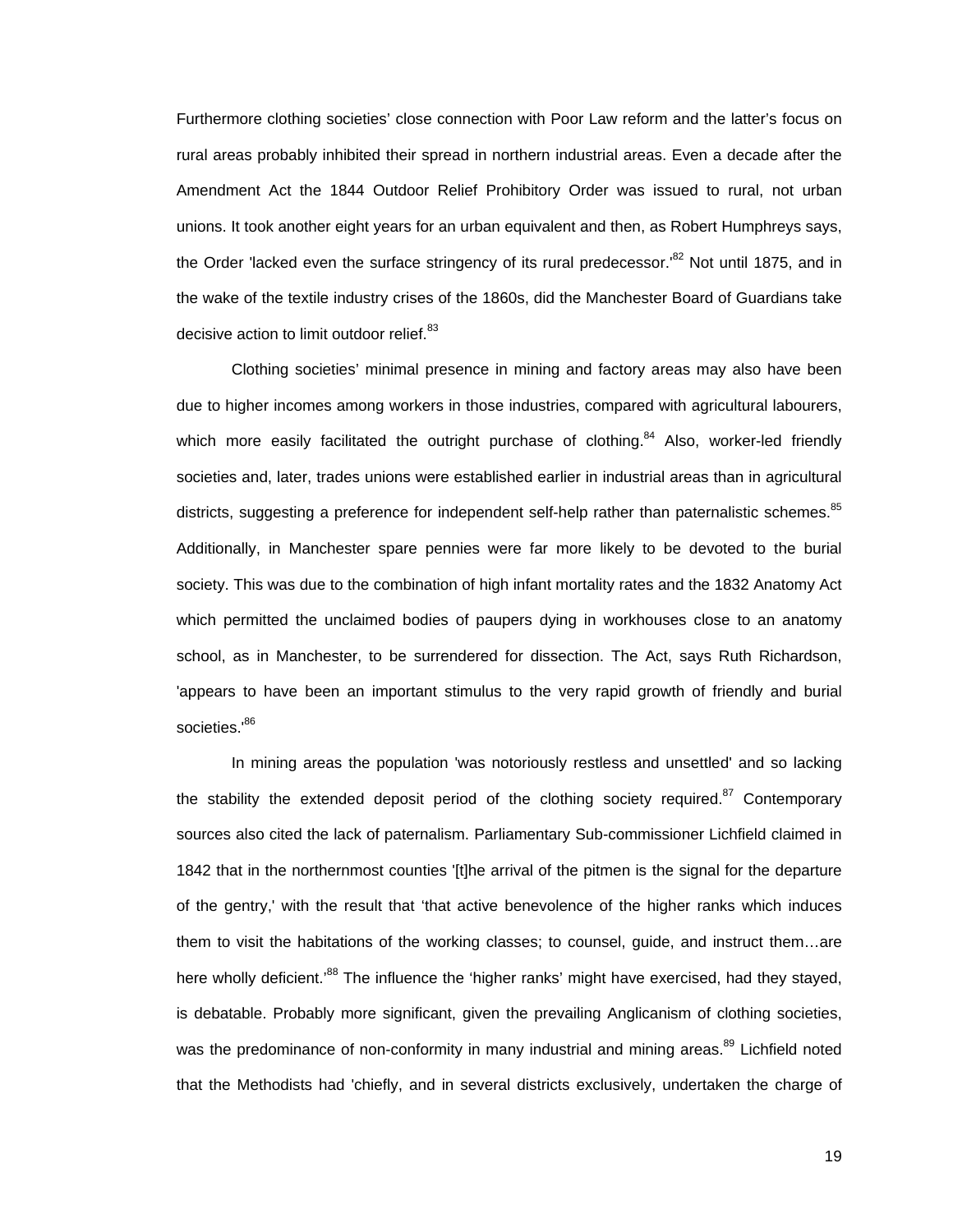providing religious instruction in the collieries' simply because colliery villages were generally established after the parish church had been built and their situation was determined by proximity to the pit, which was often some miles from the church. Methodist chapels, on the other hand, tended to be erected after the villages were established and therefore in the villages themselves, making them more accessible.<sup>90</sup>

Witnesses to an 1842-3 Parliamentary inquiry claimed that dislike of charity was characteristic of northern labourers, but northern independence was not universal especially in the face of poverty.<sup>91</sup> The mechanisation of textile production and the relative novelty of factory work have made the labourers in that industry the focus of attention, but textile towns harboured more than textile workers. Factory hands accounted for only seven per cent of those relieved by the Manchester and Salford District Provident Society during the severe winter of 1878-9, most of the remaining ninety-three per cent were in the building trade. When Fred Scott, using the criteria employed by Booth in London, investigated Mancunian living standards in 1889 he concluded that half of the sample studied in the Ancoats area, and over sixty per cent of the Salford sample were 'very poor'. $92$  These people needed help as much as the southern agricultural labourers, but few would obtain it from clothing societies although definitive reasons for this have yet to be discovered. Clearly, further research on the forms of clothing provision, and particularly the extent of parish clothing relief, in these regions would be extremely useful.

\*\*\*

The popularity of clothing societies in southern rural areas and the capital, as parish clothing relief was withdrawn, is testimony to the poor's ongoing difficulty in clothing themselves and their families. The increase in cheap, mass-produced, ready-made clothing and improved access to retail centres via cheap train, tram and bus fares towards the end of the century made little impact on those caught up in agricultural depression or, for example, mired in the continuing chronic poverty of London's East End.

Clothing societies are evidence also of the determination to ensure that self-help rather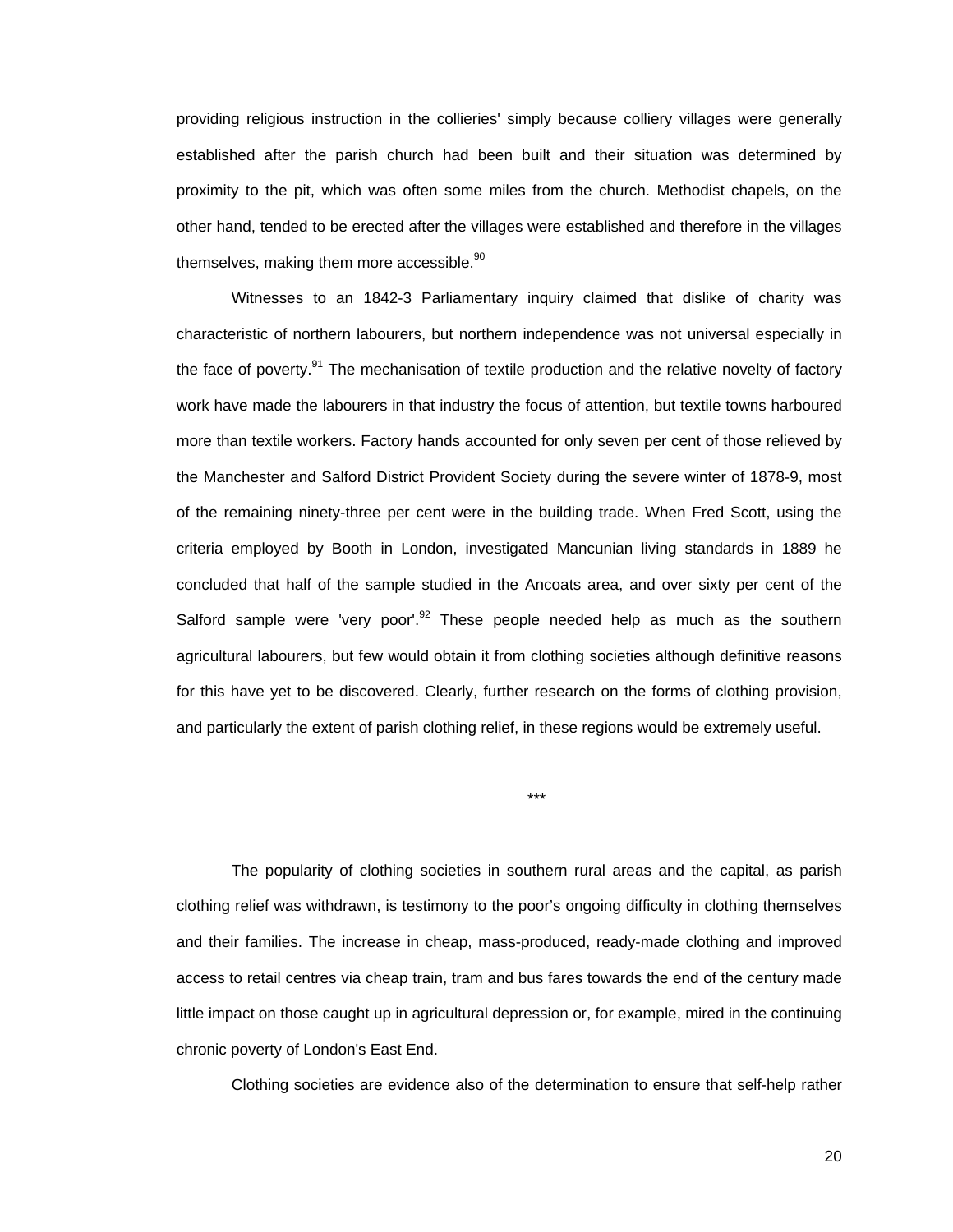than outright provision replaced the clothing doles of parish relief. Interestingly, although opposition to the cut-backs in out-relief and the implementation of the new Poor Law are well recorded, there is little documented resistance to self-help clothing schemes. Historians have argued that opposition to change in the Poor Law was based on the poor's assumption of right to relief. Acceptance of self-help schemes does not challenge this argument, but does suggest the respectable poor were flexible about the form relief might take. Many, as beneficiaries of Speenhamland-type systems, were long accustomed to relief being a supplement to, not a replacement for, wages, and were thus equally accustomed to a combined programme of personal contribution and external assistance. Self-help schemes simply put such arrangements on a more formal and reliable footing. Whereas each request for parish clothing relief had to be justified and risked rejection, once accepted into the clothing society the petitioner became a depositor with a guaranteed, if variable, annual return.

Clothing societies helped with the provision of a basic, utilitarian wardrobe, but this could be supplemented with other, perhaps more decorative, items from different sources. Edwin Grey recalled that in his Hertfordshire village during the 1860s and '70s two travelling shopkeepers from the nearby town of St. Alban's supplied goods to the cottagers which they paid for in weekly instalments. One was a draper, the other dealt in boots and shoes and Grey had 'no doubt that a good bit of the so-called finery so carefully debarred and tabooed from the clothing clubs was bought by the young women from these sources.<sup>93</sup>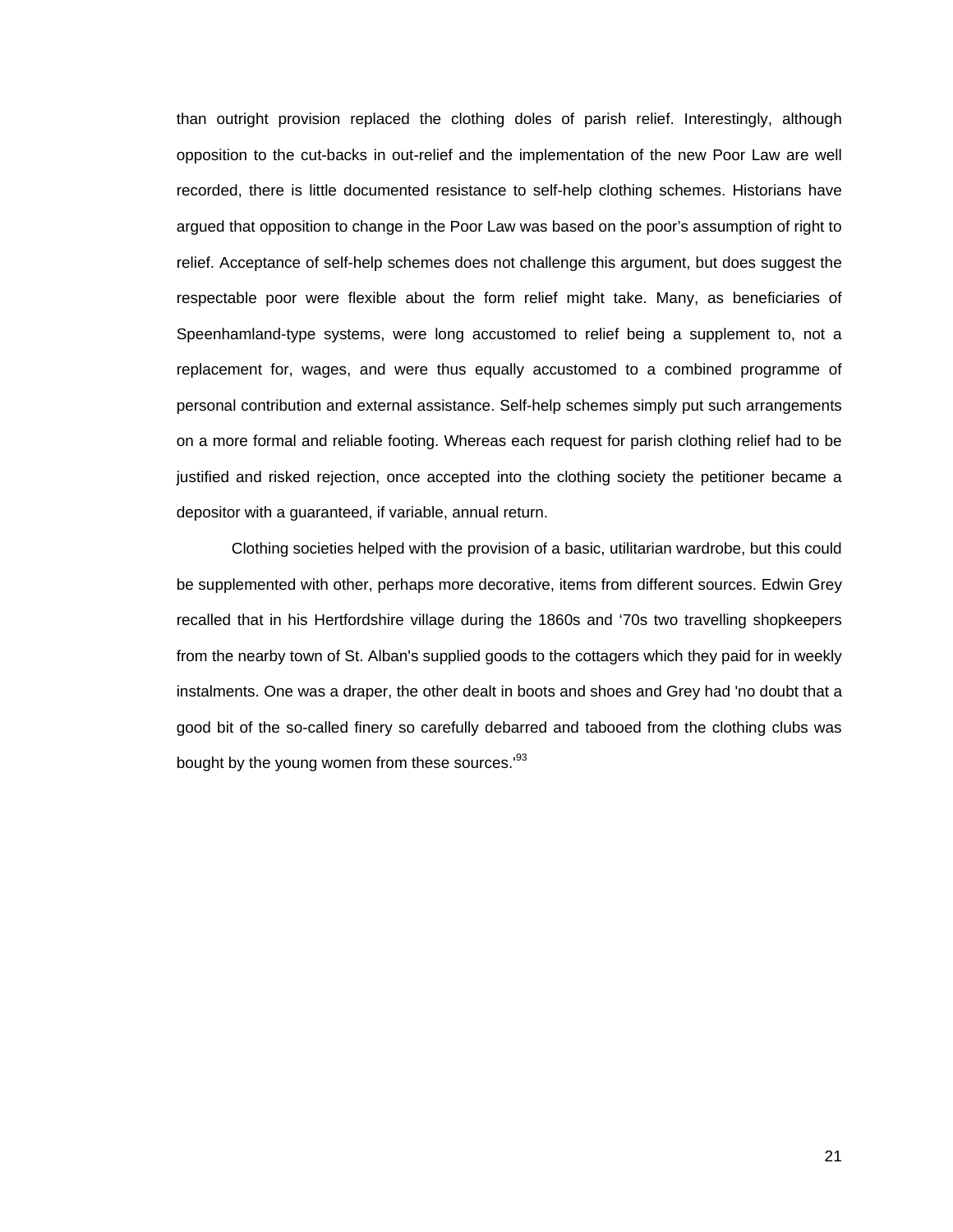$1$  Brunel University Library, Working Class Autobiographical Archive, 1:371 Alfred Ireson, pp. 9-10.

2 Revd Arthur Young, *General View of the Agriculture of the County of Sussex with Observations on the Means of its Improvement* (London, 1793), p. 91.

3 Edward Carleton *Tufnell, On the Dwellings and General Economy of the Labouring Classes in Kent and Sussex* (London, 1841), pp. 3-4.

4 Steven King, *Poverty and Welfare in England 1700-1850* (Manchester: Manchester University Press, 2000); Steven King, 'Reclothing the English Poor, 1750-1840', *Textile History*, xxxiii (2002), pp. 37-47.

<sup>5</sup> Peter Jones, 'Clothing the Poor in Early-Nineteenth-Century England', Textile History, xxxvii (2006), pp. 17-37, p. 34.

 $6$  Ibid., 'Clothing', pp. 30-1. Jones actually refers to clothing clubs rather than societies. The terms 'clothing society' and 'clothing club' were used interchangeably. For continuity, and to distinguish them from commercial clothing clubs, I have used 'society' throughout except where a particular organisation styled itself 'Club'.

 $7$  Barry Reay includes clothing societies among a range of 'increasingly favoured... low-level savings' schemes, but stops short of asking the reasons for their origination and growing popularity. They are occasionally mentioned among the range of welfare services provided by the Church, and sometimes in connection with the Anglican reforms of the 1830s which encouraged clergy to take a more active pastoral role. Barry Reay, *Rural Englands: Labouring Lives in the Nineteenth Century* (Basingstoke: Palgrave Macmillan, 2004), p. 79; Alun Howkins, *Reshaping Rural England, A Social History 1850-1925* (London: HarperCollins Academic, 1991), p. 74; Nigel Yates, 'An Age of Religious Pluralism 1830-1914', in Nigel Yates, Robert Hume and Paul Hastings, *Religion and Society in Kent, 1640-1914* (Suffolk: Boydell Press, 1994), pp. 83-4, 87.

8 Jones, 'Clothing', p. 29.

 $<sup>9</sup>$  Ibid., p. 34.</sup>

10 Eric J. Evans, *The Forging of the Modern State; Early Industrial Britain 1783-1870* (Harlow: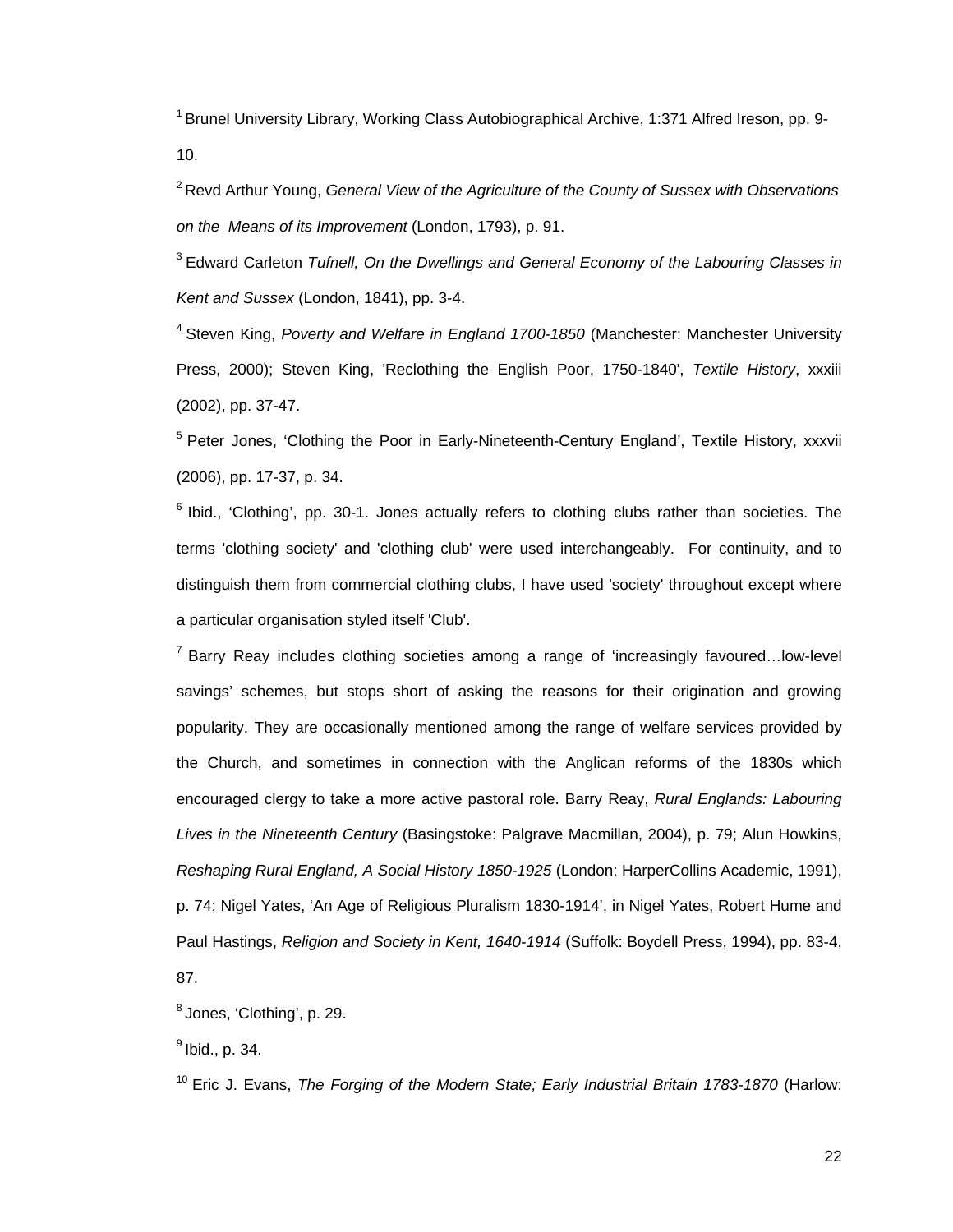Longman, 1983), p. 402.

<sup>11</sup> Mark Blaug, 'The Myth of the Old Poor Law and the Making of the New', The *Journal of Economic History*, xxiii (1963), pp. 151-84.

12 Mark Blaug, 'The Poor Law Report Reexamined', *The Journal of Economic History*, xxiv (1964), pp. 229-45, p. 231.

<sup>13</sup> Population figures given at 'Rotherfield', The Weald of Kent, Surrey and Sussex, http://www.thesussexweald.org/P5.asp?PId=5251Roth, [accessed 20/02/2006].

<sup>14</sup> East Sussex Record Office [ESRO], Rotherfield Request Book [RRB] 1810-11, PAR 465/7/1; RRB 1812-13, PAR 465/7/2; RRB 1820-24, PAR 465/7/5. That there was no significant annual fluctuation in parish clothing provision in the areas Peter Jones examined is implicit, but not explicit.

<sup>15</sup> ESRO, Private Correspondence of Lord Sheffield, SPK P.6.

16 Jess Steele, *Turning the Tide: The History of Everyday Deptford* (London: Deptford Forum, 1993), pp. 49, 60, 93.

<sup>17</sup> Lewisham Local Studies Centre [LLSC], Churchwardens and Overseers Committee [COC] Minutes 1809-13, SPD/4/3; COC Minutes 1813-17, SPD/4/4; COC Order Book 1819-25, SPD/4/15; COC Minutes 1822-25, SPD/4/7; COC Minutes 1825-29, SPD/4/8.

<sup>18</sup> LLSC, COC Minutes 1809-13, SPD/4/3; COC Minutes 1813-17, SPD/4/4; COC Minutes 1822-25, SPD/4/7; COC Minutes 1825-29, SPD/4/8. Clothing supplied for women followed a similar pattern.

19 ESRO, RRB 1820-24, PAR 465/7/5; RRB 1828-30, PAR 465/7/6: RRB 1830-31, PAR 465/7/7; RRB 1832-33, PAR 465/7/9. Peter Jones also notes the emphasis on clothing young people going into service. Jones, 'Clothing', p. 28.

 $20$  Return of all Applications addressed to the Poor Law Commissioners on the subject of providing Clothes for Infants born in Workhouses on their being taken out, and of all Answers given, since the passing of the Poor Law Amendment Act, *Parliamentary Papers*, 1846, XXXVI, 16.

21 Howkins, *Reshaping*, p. 74.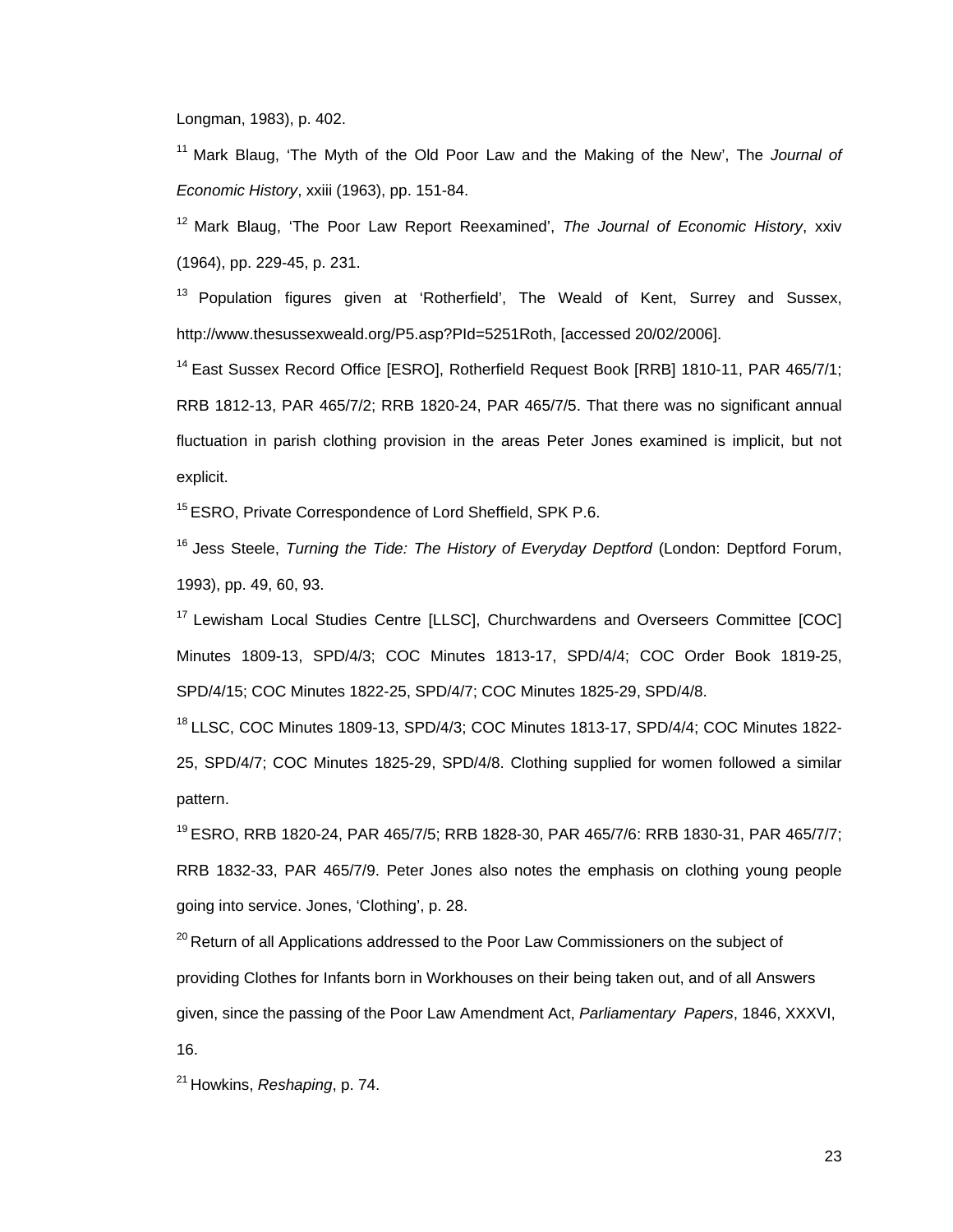$22$  Return of all Applications addressed to the Poor Law Commissioners on the subject of providing Clothes for Infants born in Workhouses on their being taken out, and of all Answers given, since the passing of the Poor Law Amendment Act, *Parliamentary Papers*, 1846, XXXVI, 16-17.

 $23$  Ibid., p. 17.

 $24$  Copy Correspondence between the Board of Guardians of the Ledbury Union and the Reverend Edward Higgins ad the Poor Law Commissioners, *Parliamentary Papers*, 1846, XVI, 3-5.

 $25$  Copy Correspondence with the Board of Guardians of the Cricklade and Wootton Basset Union, the Assistant Commissioner of the District, and the Poor Law Commissioners, *Parliamentary Papers*, 1846, XXXVI, 6, 8, 11, 14.

<sup>26</sup>*The Times*, 24 January 1846, p. 6.

27 Boyd Hilton, *The Age of Atonement: The Influence of Evangelicalism on Social and Economic Thought, 1795-1865* (Oxford: Clarendon, 1988), pp. 16, 26. Prochaska and Owen also stress the influence of evangelicalism. F. K. Prochaska, 'Philanthropy', in F. M. L. Thompson, *The Cambridge Social History of Britain 1750-1950*, 3 vols. (Cambridge: Cambridge University Press, 1993), iii, pp. 378-9; D. Owen, English Philanthropy 1660-1960 (London: Oxford University Press, 1965), pp. 93-6.

28 Revd John Barlow, *The Probable Effects of Clothing Societies in Improving the Habits and Principles of the Poor*, (London, 1828), p. 19.

29 Revd John Thomas Becher, *The Antipauper System; Exemplifying the Positive and Practical Good, Realized by the Relievers and the Relieved, Under the Frugal, Beneficial, and Lawful, Administration of the Poor Laws, Prevailing at Southwell, and in the Neighbouring District* (London, 1828), p. 30.

30 Anon., *The District Visitor's Manual. A Compendium of Practical Information and Facts, for the use of District Visitors* (London, 1840), p. 123.

 $31$  For typical clothing society rules see British Library [BL], 'Kettleburgh Penny Clothing Club, 1837' (n.p.p., 1837).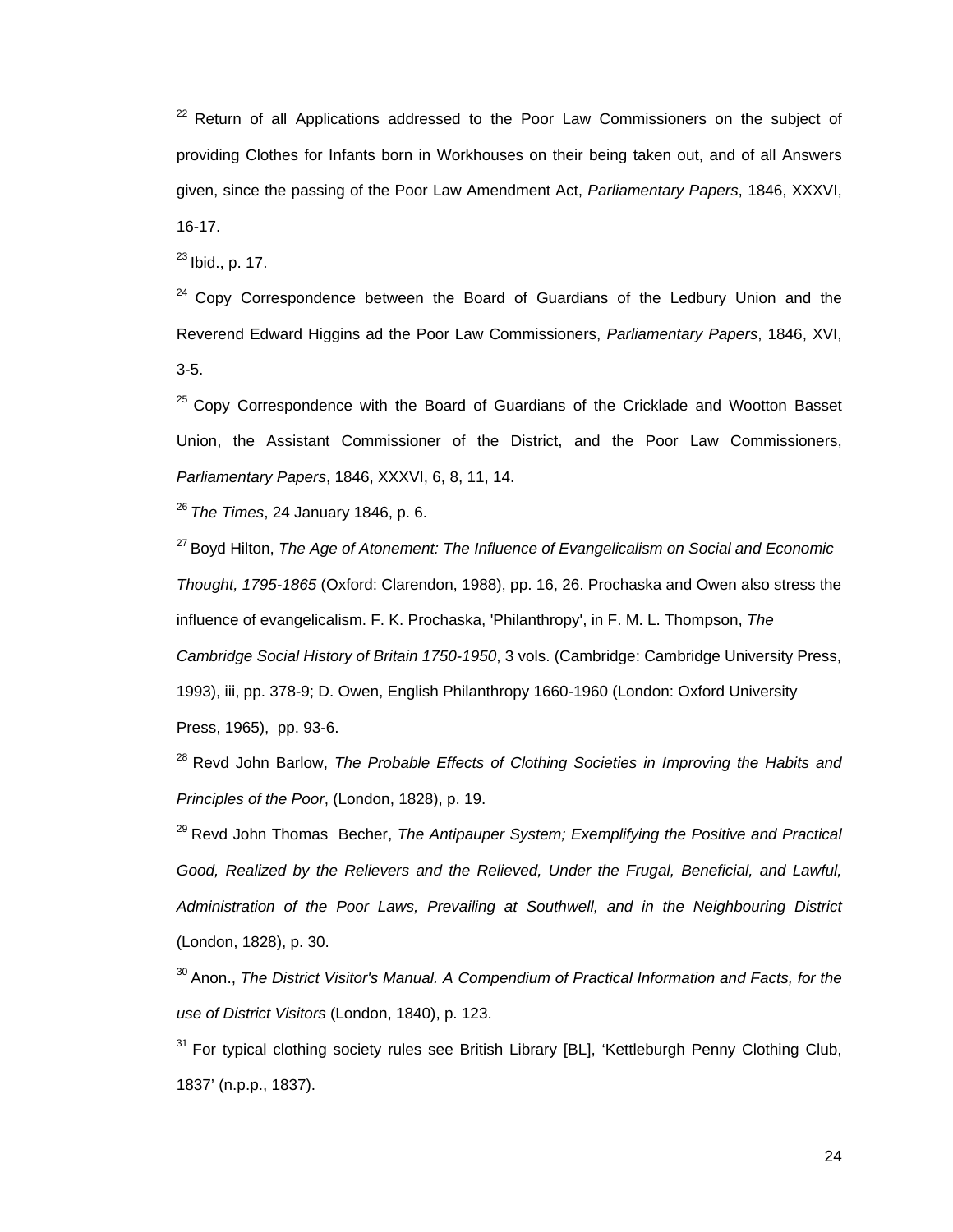32 Revd F. Litchfield, *Three Years Results of the Farthinghoe Clothing Society With a Few Remarks on the Policy of Encouraging Provident Habits Among the Working Classes* (Northampton, 1832), p. 5.

<sup>33</sup> The Reports of the Society for Bettering the Condition and Increasing the Comforts of the *Poor*, Vol III (London, 1802), p. 332.

34 J. R. Poynter, *Society and Pauperism: English Ideas on Poor Relief, 1795-1834* (London: Routledge & Kegan Paul, 1969), pp. 91, 225.

<sup>35</sup> 'Aldworth Parish Records', Berkshire Record Office,

http://www.berkshirerecordoffice.org.uk/collections/summary/pdfs/dp4.pdf,

[accessed 16/01/2001]; Revd D. Capper, *Practical Results of the Workhouse System, as Adopted in the Parish of Great Missenden, Bucks*, (London, 1834), p. 63; 'History of the City and County of the City of Exeter' from White's Devonshire Directory of 1850, GENUKI UK & Ireland Geneaology,

http: //www.cs.ncl.ac.uk/genuki/DEV/Exeter/ExeterHist1850/index.html, [accessed 9/01/2001]; 'Essex Charities', Rossbret Poor Law Website,

http://www/workhouses.co.uk/charities.htm, [accessed 9/02/2001]; Revd George Cotterill, *A Pastoral Address to the Members of Clothing Clubs* (London, n.d.); 'Norfolk: Earlham' in William White's History, Gazetteer, and Directory of Norfolk 1845, GENUKI UK & Ireland Geneaology, http://www.uea.ac.uk/~s090/genuki/NFK/places/e/earlham/white1845.shtml,

[accessed 24/01/2003]; Senate House, Goldsmiths Library, Hinton Clothing Club, B.834; BL 'Kettleburgh'; BL, 'Rules of the Clothing Club at Stutton' (n.p.p., 1833); BL, 'Rules of the Ubbeston Provident Clothing Society' (Halesworth, n.d.); BL, 'Rules of the Ufford Penny Clothing Club' (Woodbridge, n.d.); Litchfield, *Three Years Results*; Barlow, *Probable Effects*, 'Introductory Statement'; S. M. Pinches, 'Charities in Warwickshire in the Eighteenth and Nineteenth Centuries', Unpublished PhD thesis, University. of Leicester (2001), pp. 170-2; Jones, 'Clothing', pp. 29-30; 'Leeds' in Langdale's Topographical Dictionary of Yorkshire, (1822), GENUKI UK & Ireland Geneaology, http://www.genuki.org.uk/big/eng/YKS/WRY/Leeds/index.html, [accessed 9/01/2001]; Blaug, 'Myth', pp. 158, 178.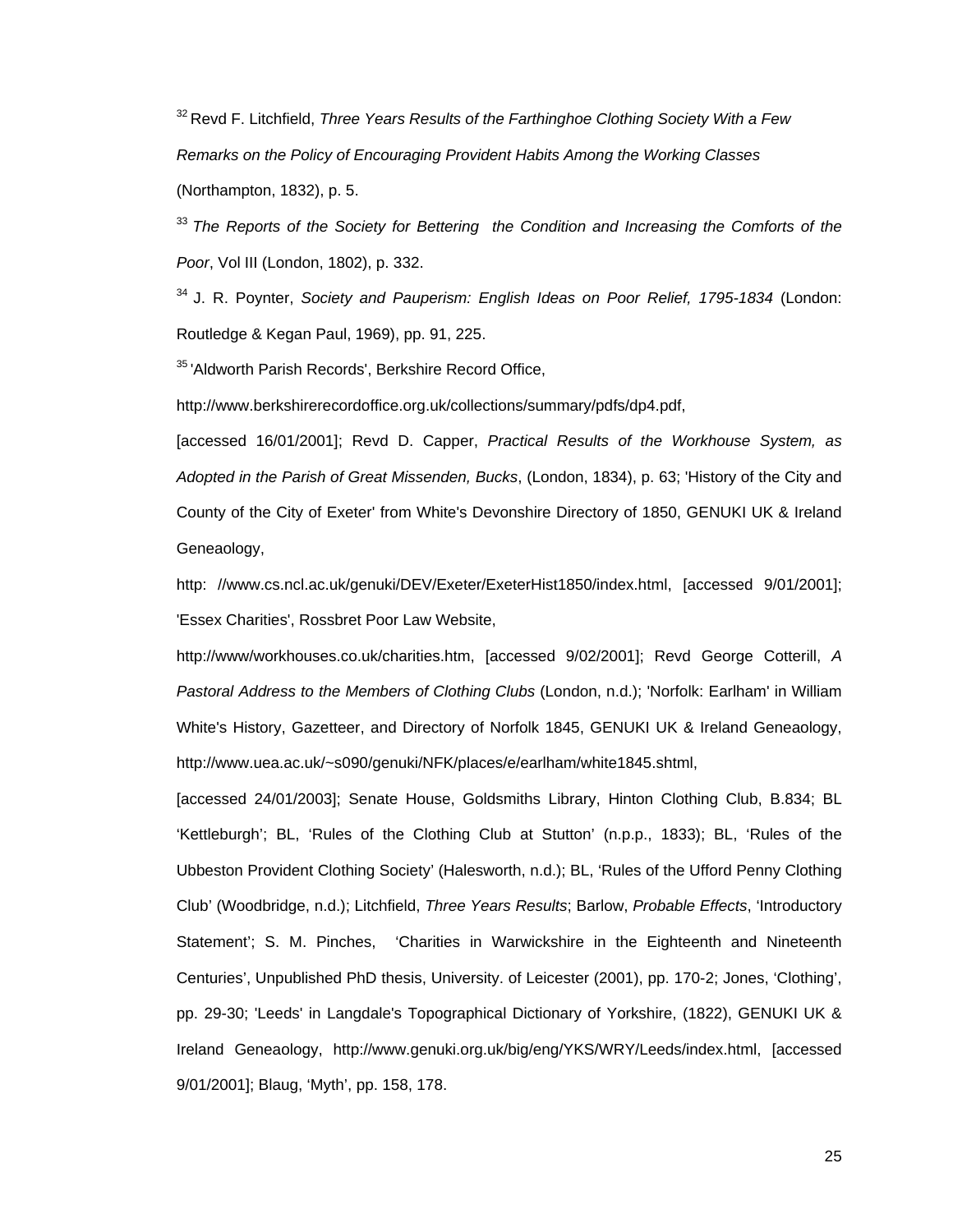$36$  Blaug, 'Myth', p. 167. Kent, where the Deptford clothing society was well established by 1858, but the year of inauguration is unknown, had the highest poor relief expenditure of non-Speenhamland counties between 1802 and 1831. Blaug, 'Myth', pp. 178-9.

 $37$  Jones, 'Clothing', p. 31 (Jones' emphasis).

<sup>38</sup> Report from the Select Committee of the House of Lords appointed to examine the several Cases alluded to in certain Papers respecting the Operation of the Poor Law Amendment Act: Minutes of Evidence, *Parliamentary Papers*, 1837-38, XIX, 90, 102. There is a further point: when Williams refers to 'the Club' it is not at all certain that he is referring to the Clothing Club. The statement Jones quotes comes in the middle of a discussion of Friendly Societies, also known as Benefit Clubs. The beginning of the statement reads, 'The Benefit Clubs are of little Benefit to them....' Williams has previously explained that parishioners pay 4d. per month into the Clothing Club and the discussion later continues as follows:

In this Clothing Club do you limit them to a Penny a Week?

Yes, we do. ...

[W]hat is the Deduction per week from their Means of maintaining their Family for the sake of those Clubs?

The Club is 1s. 3d. a Month, and the other is 4d. a Month; that would be 1s. 7d. a Month ...

Do they get any thing in the Club towards the Funeral, in the Case of the Death of the Subscriber?

There is a clear distinction between 'the Club', which references to funeral expenses identify as the Friendly Society, and the 'Clothing Club' which is elsewhere distinguished as the 'Penny Club'. Report ... Operation ... Poor Law, pp. 102-3.

39 Capper, *Practical Results*, p. 81.

 $40$  Jones, 'Clothing', p. 22.

<sup>41</sup> Michael E. Rose, 'The Disappearing Pauper: Victorian Attitudes to the Relief of the Poor', in Eric M. Sigsworth, *In Search of Victorian Values: Aspects of Nineteenth-century Thought and Society* (Manchester: Manchester University Press, 1988), p. 62.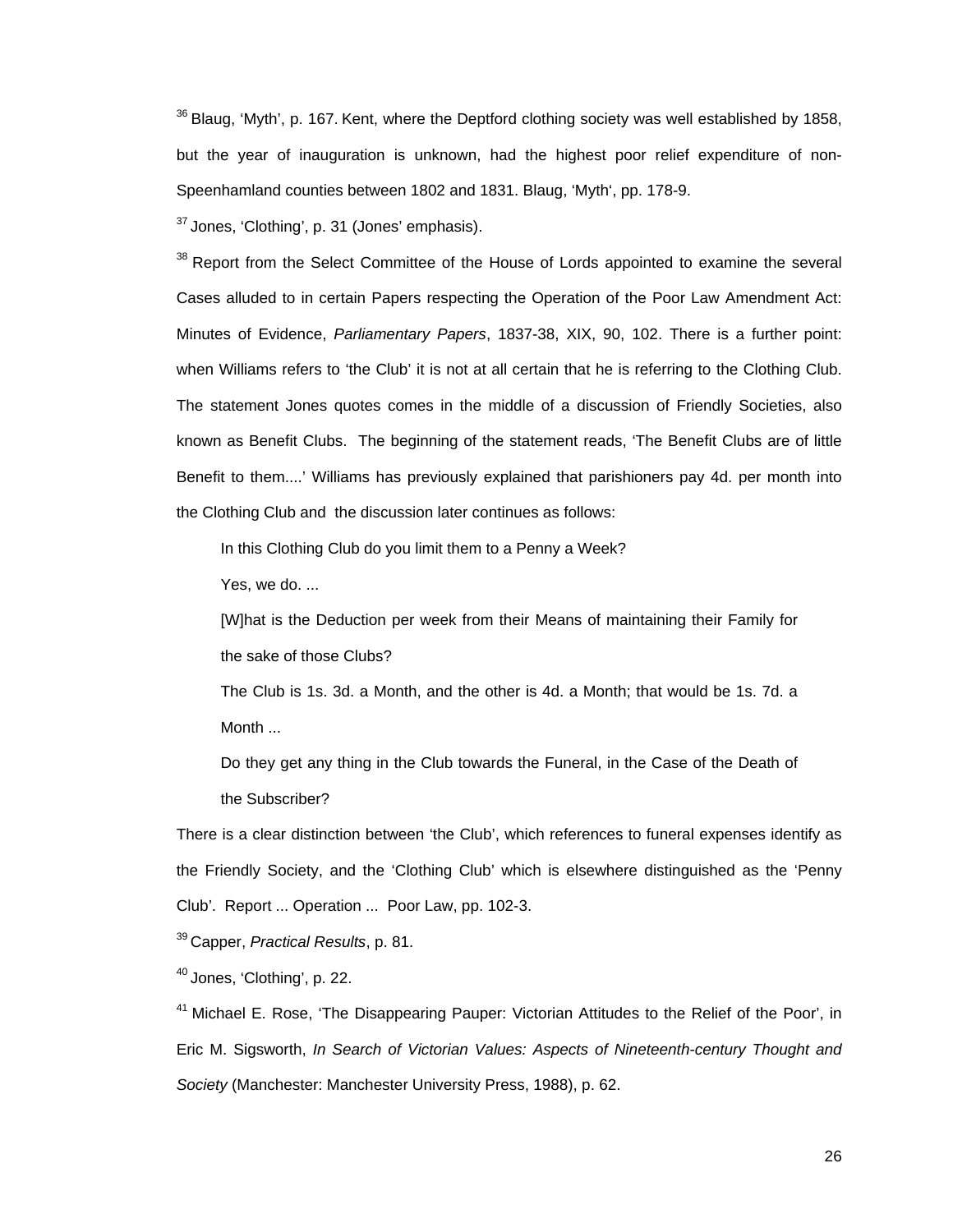$42$  P. H. J. H. Gosden, The Friendly Societies in England 1815-75 (Manchester: Manchester University Press, 1961), pp. 23-4, 41, 52-3, 60; Martin Gorsky, 'The Growth and Distribution of English Friendly Societies in the Early Nineteenth Century', *The Economic History Review*, 51 (1998), pp. 489-511, pp. 493-7; Simon Cordery, *British Friendly Societies, 1750-1914* (Basingstoke: Palgrave Macmillan, 2003), pp. 49-51; Nicola Sian Reader, 'Female friendly societies in industrialising England, 1780-1850', Unpublished PhD thesis, University of Leeds (2005), pp. 63, 89, 223.

43 Gareth Stedman Jones, *Outcast London, A Study in the Relationship Between Classes in Victorian Society*, (New York: Pantheon Books , 1984), p. 12; See also Rose, 'Disappearing', p. 60.

<sup>44</sup> Anne Summers, 'A Home from Home - Women's Philanthropic Work in the Nineteenth Century', in Sandra Burman (ed.), *Fit Work for Women* (London: Croom Helm, 1979), p. 51; Mary MacKinnon, 'English Poor Law Policy and the Crusade Against Outrelief', *The Journal Of Economic History*, xxxxvii (1987), pp. 603-25, p. 612.

45 Robert Humphreys, *Sin, Organized Charity and the Poor Law in Victorian England* (Basingstoke: Macmillan, 1995), p. 5.

46 Samuel Smiles, *Self-Help, With Illustrations of Conduct and Perseverance* (London, 1859).

47 Melanie Tebbutt, *Making Ends Meet, Pawnbroking and Working-class Credit* (Leicester: Leicester University Press, 1983), p. 113.

48 Revd Edward L. Cutts, *Address to District Visitors* (London, n.d.), pp. 16-17.

49 Jones, 'Clothing, p. 32.

<sup>50</sup> BL, 'Kettleburgh'; BL, Rules of the Haveningham Provident Clothing Society (Halesworth, n.d.); Litchfield, *Three Years*, pp. 4-5; ESRO, Rules of the Uckfield Clothing Society, PAR 496/9/3/1.

<sup>51</sup> BL, 'Kettleburgh'; BL, Rules ... Stutton.

52 Jones, 'Clothing', p. 29.

53 Edwin Grey, *Cottage Life in a Hertfordshire Village: How the Agricultural Labourer Lived and Fared in the Late '60's and the '70's* (Harpenden: Harpenden and District Local History Society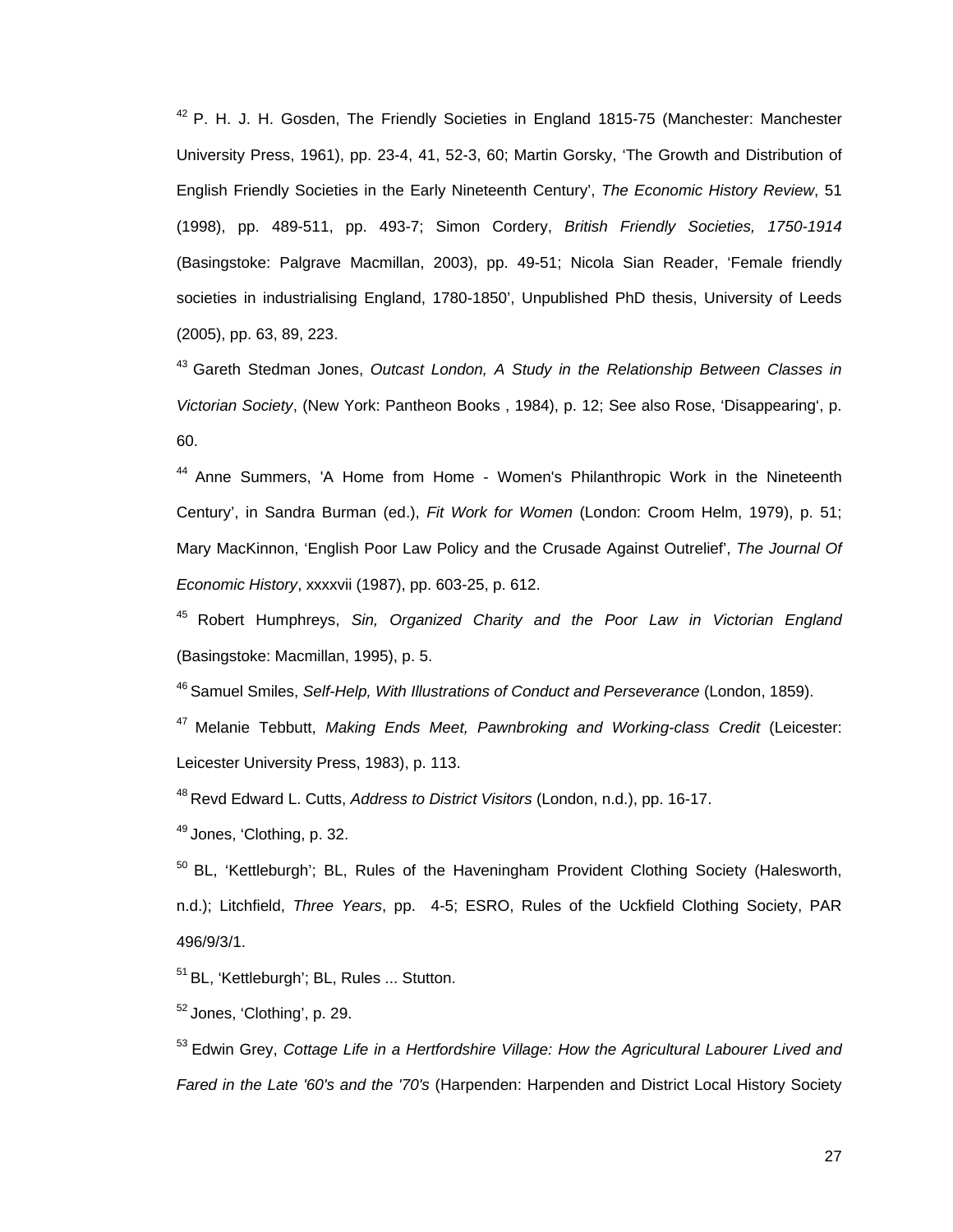1977), pp. 38-9.

54 Capper, *Practical Results*, p. 81.

55 See, for example, Litchfield, *Three Years*, p. 5.

<sup>56</sup> Report from the Select Committee of the House of Lords appointed to examine the several Cases alluded to in certain Papers respecting the Operation of the Poor Law Amendment Act: Minutes of Evidence, *Parliamentary Papers*, 1837-38, XIX, 102-3.

57 Blaug, 'Myth', p. 171; Reay, *Rural Englands*, pp. 34-5; K. D. M. Snell, *Annals of the Labouring Poor; Social Change and Agrarian England 1660-1900*, (Cambridge: Cambridge University Press, 1987), pp. 25 n.24, 29, 129-30, 45, 51-60.

58 For a full account of the Swing Riots see E. J. Hobsbawm and George Rudé, *Captain Swing* (London: Pimlico, 1993).

59 Howkins, *Reshaping*, pp. 65, 75.

60 Barlow, *Probable Effects*, p. 22.

 $61$  Returns for Ripe in the 1851 Census of England and Wales, The National Archives of the United Kingdom; C. J. Barnes, *Sussex (East) Census - 1851 Index* (Hastings: C. J. Barnes, 1994).

 $62$  ESRO, Account Book of Ripe Parish Clothing Club 1854-69, PAR 462/26/1. 'Adults' refers to persons aged eleven and over, the age at which males here entered full-time agricultural labour.

63 Returns for Ripe...1851 Census; Barnes, *Sussex*; Returns for Ripe in the 1861 Census of England and Wales, The National Archives of the United Kingdom.

64 Returns for Ripe...1851; Barnes, *Sussex.*

65 ESRO: Account Book ... Ripe, PAR 462/26/1; Returns for Ripe...1851 Census; Returns for Ripe...1861 Cenus; Barnes, *Sussex*; Rev E. Boys Ellman, *Recollections of a Sussex Parson* (London, c.1915), pp. 16, 275.

66 ESRO, *Ripe Magazine*, December 1902, PAR 462 7/30/1.

67 Anne Digby, *Pauper Palaces* (London: Routledge & Kegan Paul, 1978), p. 22.

<sup>68</sup> ESRO, Vestry Book of the Parish of Rype in the County of Sussex, 1855-1874, PAR 462/12/3.

<sup>69</sup> ESRO, General Ledger of West Firle Union, G12/20/2; ESRO, West Firle Union Minute Book,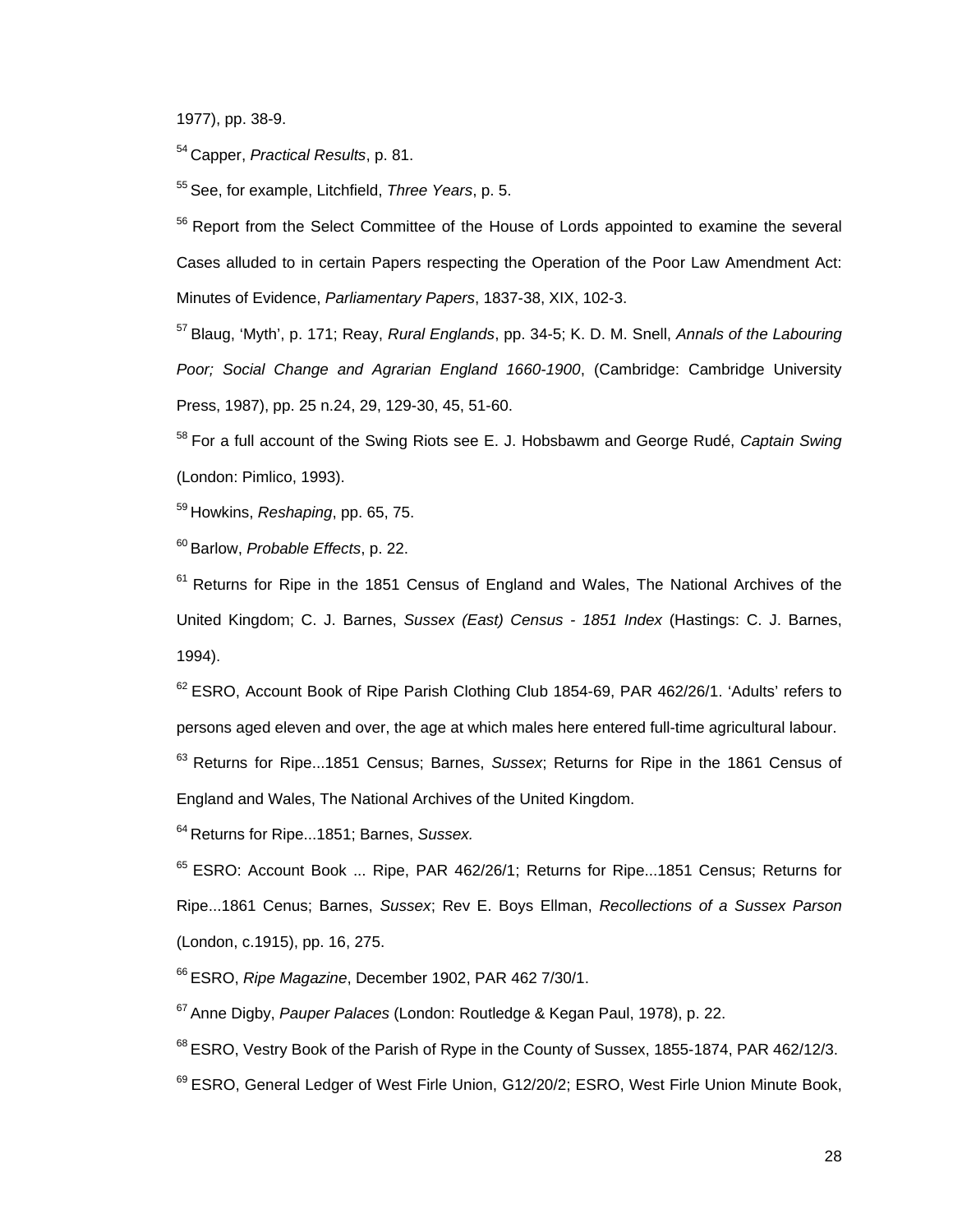G12/1a/1.

 $70$  Returns for Rotherfield in the 1861 Census of England and Wales, National Archives of the United Kingdom; ESRO, Rotherfield Clothing Club Book, PAR 465/17/1; ESRO, Rotherfield Clothing Club Report 1867, AMS 1189.

 $71$  Blaug, 'Myth, p. 177; Rose, 'Disappearing', p. 64.

72 M. Mauss, *The Gift: The Form and Reason for Exchange in Archaic Societies*, (London: Routledge, 1990), p. 65; See also Stedman Jones, *Outcast*, pp. 251-2.

73 Alan Kidd, 'Philanthropy and the "Social History Paradigm"', *Social History*, xxi (1996), pp. 180-92, pp. 186-7.

74 King, 'Reclothing', p. 47.

 $75$  Only a minority of clothing society goods were supplied ready-made. Whether the remainder was supplied as lengths of fabric, or cut out and ready for sewing is unclear.

 $76$  The Society in Iford, Sussex, for example, continued until 1931. ESRO, Iford Clothing Club Accounts 1890-1931, PAR 403/26/1.

 $77$  Reports of Special Assistant Commissioners on the Employment of Women and Children in Agriculture, *Parliamentary Papers*, 1843, XII, 312.

<sup>78</sup> First Report of the Central Board of His Majesty's Commissioners for Inquiring into the Employment of Children in Factories, *Parliamentary Papers*, 1833, XX, C2, 14.

 $79$  John Styles similarly noted regional variations in clothing provision in eighteenth-century England, although different from those in the nineteenth. John Styles, 'Clothing the North: The Supply of Non-élite Clothing in the Eighteenth-Century North of England', *Textile History*, xxv (1994), pp. 139-66, p. 160.

<sup>80</sup> Barry Godfrey, 'Law, Factory Discipline and "Theft", The Impact of the Factory on Workplace Appropriation in Mid to Late Nineteenth Century Yorkshire', *British Journal of Criminology*, xxxix (1999), pp. 56-71.

 $81$  For a full discussion of the improved independent clothing opportunities in the industrial north see Tina Vivienne Richmond, '"No Finery": The Dress of the Poor in Nineteenth-Century England', Unpublished PhD thesis, University of London (2004), Ch. 4.